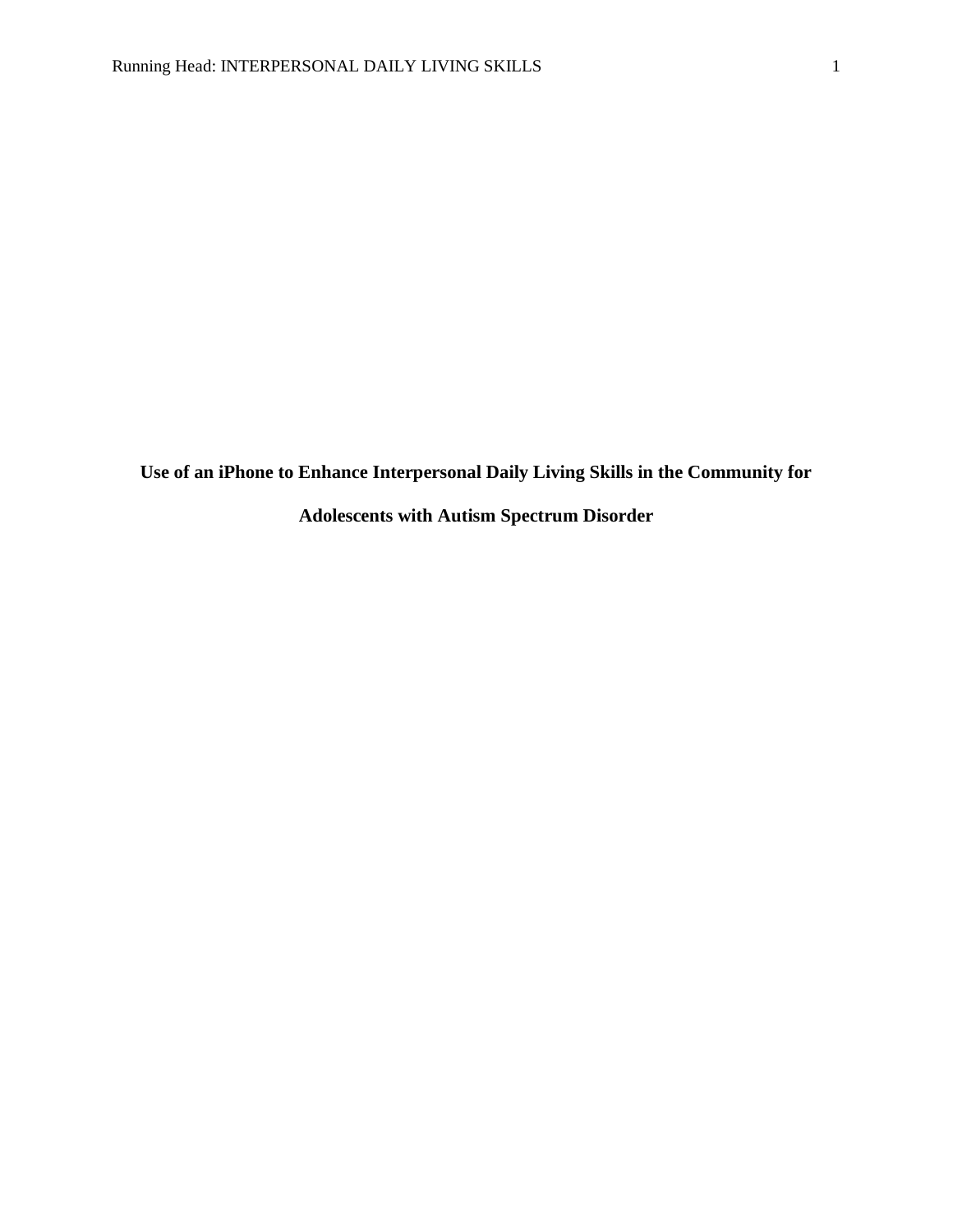# **Abstract**

This study examined the use of an iPhone and the List Recorder Application to teach three adolescents with autism spectrum disorder to acquire, maintain, and generalize interpersonal Daily Living Skills (DLS) in a community setting. A multiple probe design across participants was used to teach participants to use interpersonal DLS to order and purchase coffee and a snack. All three participants demonstrated an increase in their use of interpersonal skills in the community. Participants were able to maintain these skills once the intervention was removed during follow-up and to generalize these skills to a novel community setting. Results indicate that the use of mobile technology can effectively be used to teach DLS, inclusive of interpersonal skills, entirely in a community setting.

*Keywords*: Autism Spectrum Disorder, daily living skills, community living, iPhone, smart device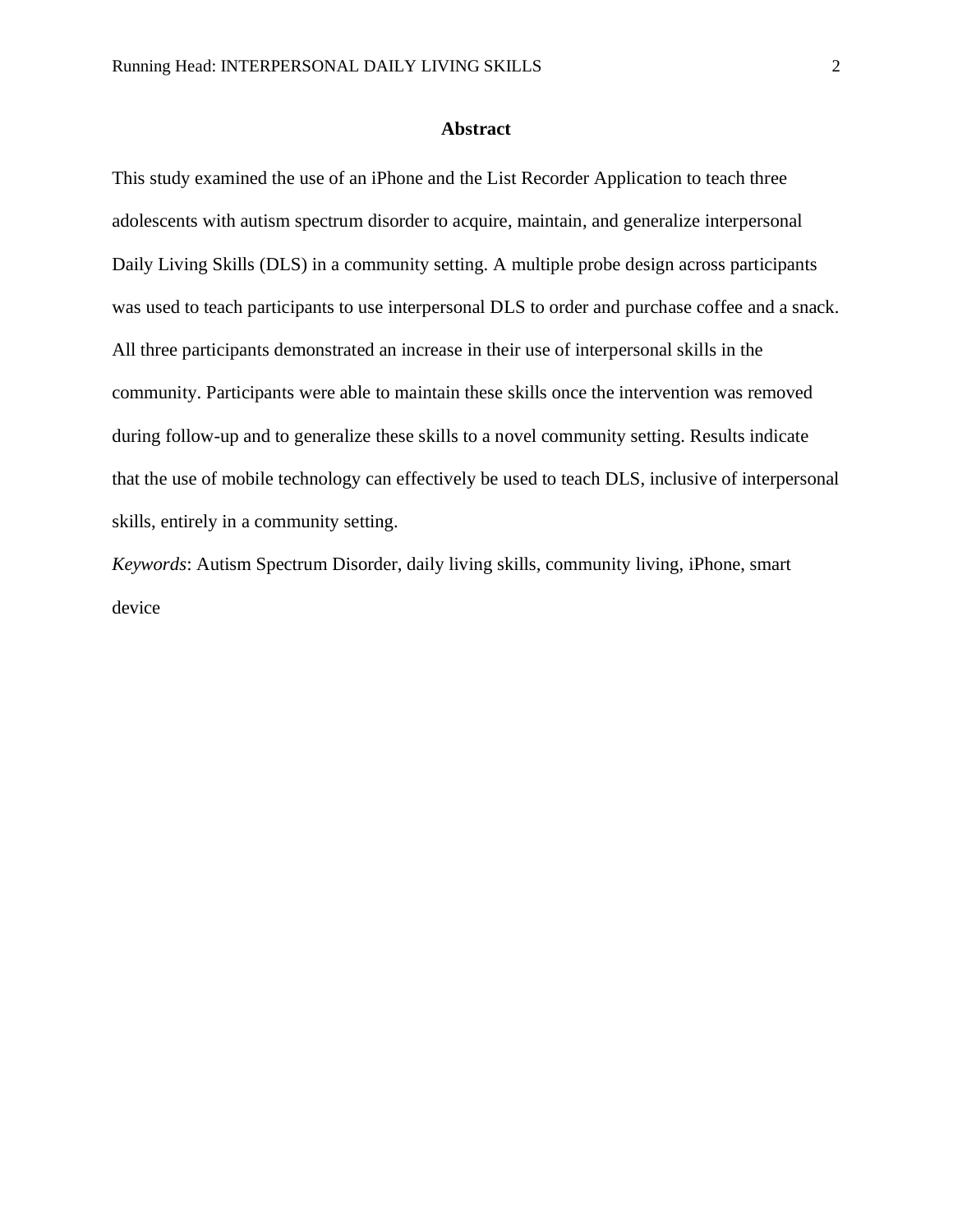# **Use of an iPhone to Enhance Interpersonal Daily Living Skills in the Community for Adolescents with Autism Spectrum Disorder**

A number of supports and interventions have proven effective in promoting the development of social skills and increased abilities to navigate different social environments, yet there is minimal focus on teaching and promoting social skill routines required in various community settings (Wood et al., 2014). Individuals with ASD often require explicit instruction to improve the interpersonal decision making and communication skills necessary to successfully navigate society. Social skills training has been an area of investigation for years, with a number of different interventions demonstrated as effective, including (a) story-based interventions to improve social communication (Bucholz et al., 2008; Sansosti & Powell-Smith, 2008), (b) peer modeling to enhance social interaction (Harper et al., 2008; Hundert & Houghton, 1992), (c) incidental teaching to enhance age appropriate social phrasing (McGee & Daly, 2007; Schreibman et al., 2015), and (d) visual cuing systems used to teach conversational speech skills (Charlop-Christy & Kelso, 2003; Ganz & Flores, 2010). This body of work has yielded predominantly positive outcomes and supports the notion that training can increase social skills and routines (Yakubova & Taber-Doughty, 2013).

As the population of individuals with autism spectrum disorder (ASD) ages, the dynamics of their social world changes, as socialization, peer relationships, and interpersonal skills require ever-increasing social abilities. Adolescence and adulthood necessitates different social and interpersonal skills to navigate environments that often require single (e.g., seeking assistance in a store to purchase an item) and multiple (e.g., maintaining a relationship with a family member or friend) encounters with known and unknown individuals. Teaching interpersonal skills in the context of day-to-day activities may be beneficial for individuals with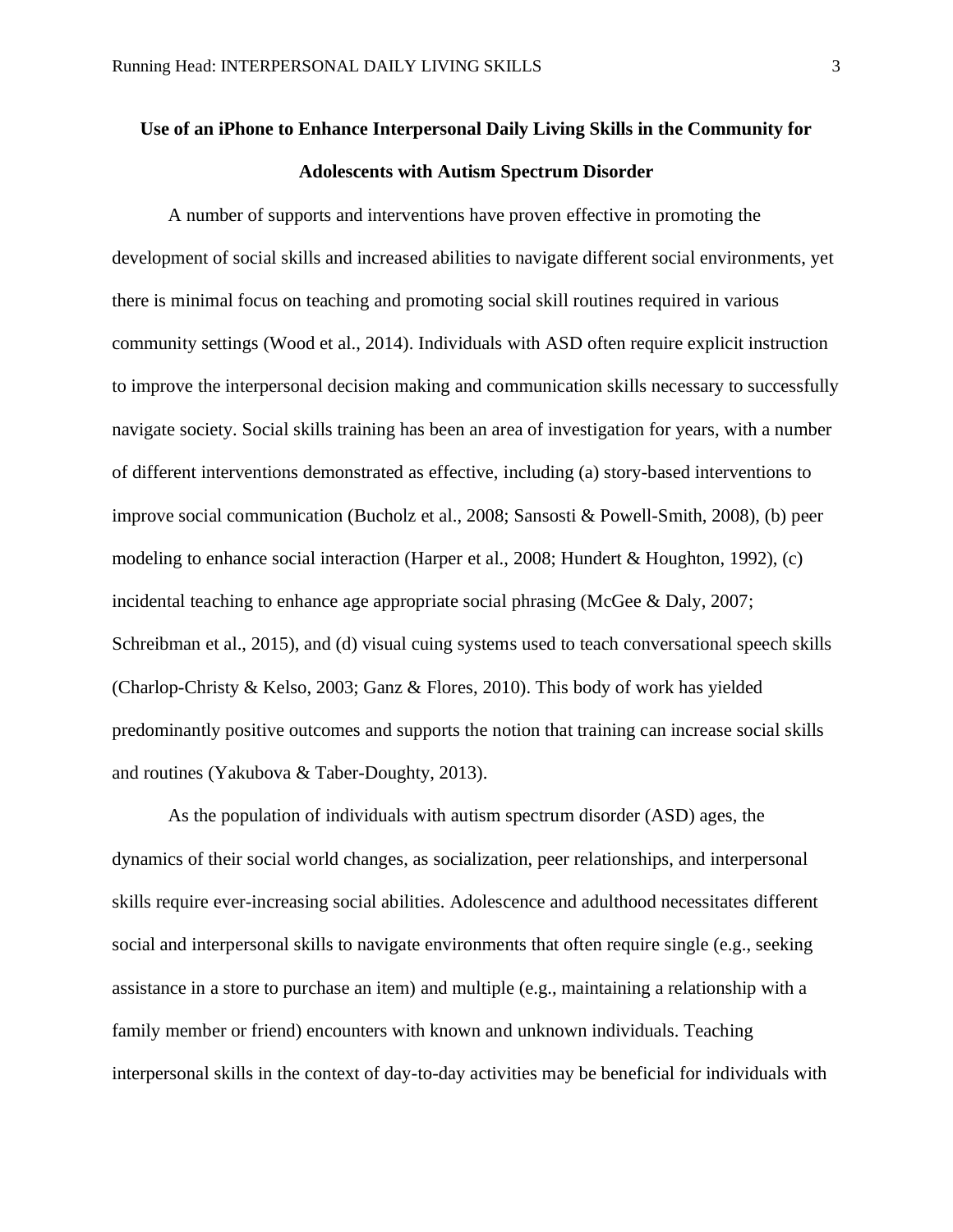ASD transitioning to adulthood, especially as they participate in inclusive environments, and many of these interpersonal skills also serve as daily living skills.

For example, Brolin (1997) developed a comprehensive framework, the Life Centered Career Education curriculum (LCCE) (Council for Exceptional Children, 2010), that details life skills in three critical domains: (a) interpersonal Daily Living Skills (DLS), (b) selfdetermination and interpersonal skills, and (c) employment skills. Adolescents are often faced with social situations far different from their younger peers. For example, adolescents must navigate a more complicated social world and engage in interpersonal daily living skills with strangers to obtain goods, services, and other life opportunities (e.g., employment). The LCCE includes a number of school and community daily living skills that adolescents and adults can use to navigate the tasks associated with increased age (e.g., demonstrating appropriate behavior in public settings). This is particularly important for adolescents with ASD who frequently have difficulty generalizing social skills to inclusive environments, when those skills have been learned solely in classroom or clinical settings (Barry et al., 2003). By providing targeted instruction in multiple school or community settings, an individual with ASD may improve interpersonal skills and develop independence with DLS. Although this instruction can be delivered in a number of different ways, the use of technology provides viable options for efficient and effective teaching, which may also enhance the generalization potential (by programming common stimuli) to inclusive environments.

## **Use of Technology to Improve DLS**

According to the National Autism Center (n.d.), technology-based interventions for children with ASD have proven to have beneficial effects. Many forms of technology have been used in these interventions, including laptops, tablets, and other handheld devices (Ayres et al.,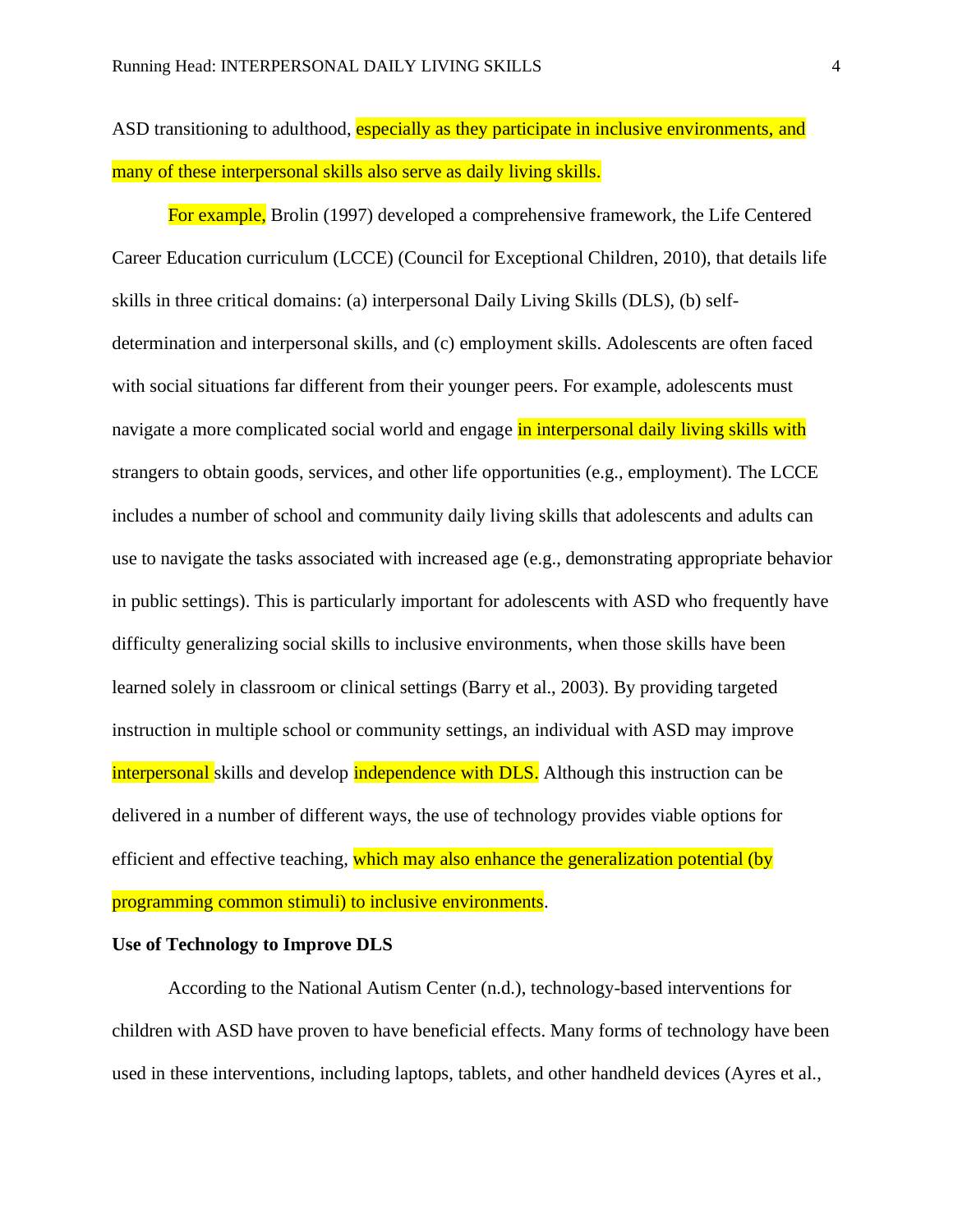2013; Cihak et al., 2007; Yukabova & Taber-Doughty, 2013). As the research base on smart devices evolves, the technology may prove to be an integral component of effective interventions. For example, training may be easier, there may be greater applicability to inclusive settings real-life, and individuals with ASD might generalize their newly-learned skills to other people and settings. All of these issues have been identified as a need in previous research on mobile technology with people with autism (Aljehany & Bennett, 2019). Smartphones, tablets and other forms of mobile technology blend into many community settings and allow teachers to deliver effective, but covert interventions. Adolescents also might benefit from smart mobile technology when used to promote interpersonal daily living tasks in community settings (Cavkaytar et al., 2017; Douglas et al., 2015). For example, Walser et al. (2012) used an iPhone and a video modeling procedure to teach photography skills to a group of high school-aged students with moderate intellectual disability (ID), a popular activity for many adolescents.

### **Enhancing Interpersonal DLS in the Community**

The use of technology is also emerging as a viable approach to support adolescents and adults with disabilities to navigate common day-to-day activities in typical community environments (Aljehany & Bennett, 2019). For example, Alcantara (1994) embedded social skills into video-based instruction of a purchasing task. With minimal instruction, the children in this study learned to use appropriate greetings, provide social responses to the cashier, purchase items, and say *thank you* following the task. Similarly, Yakubova and Taber-Doughty (2013) used an iPad and video modeling to teach social skills through purchasing activities in a grocery store to three junior high school students with ASD and ID, and found similar improvements.

Past studies (Alcantara, 1994; Yakubova & Taber-Doughty, 2013) demonstrate the potential of using a smart device to teach the interpersonal skills needed in a variety of scenarios;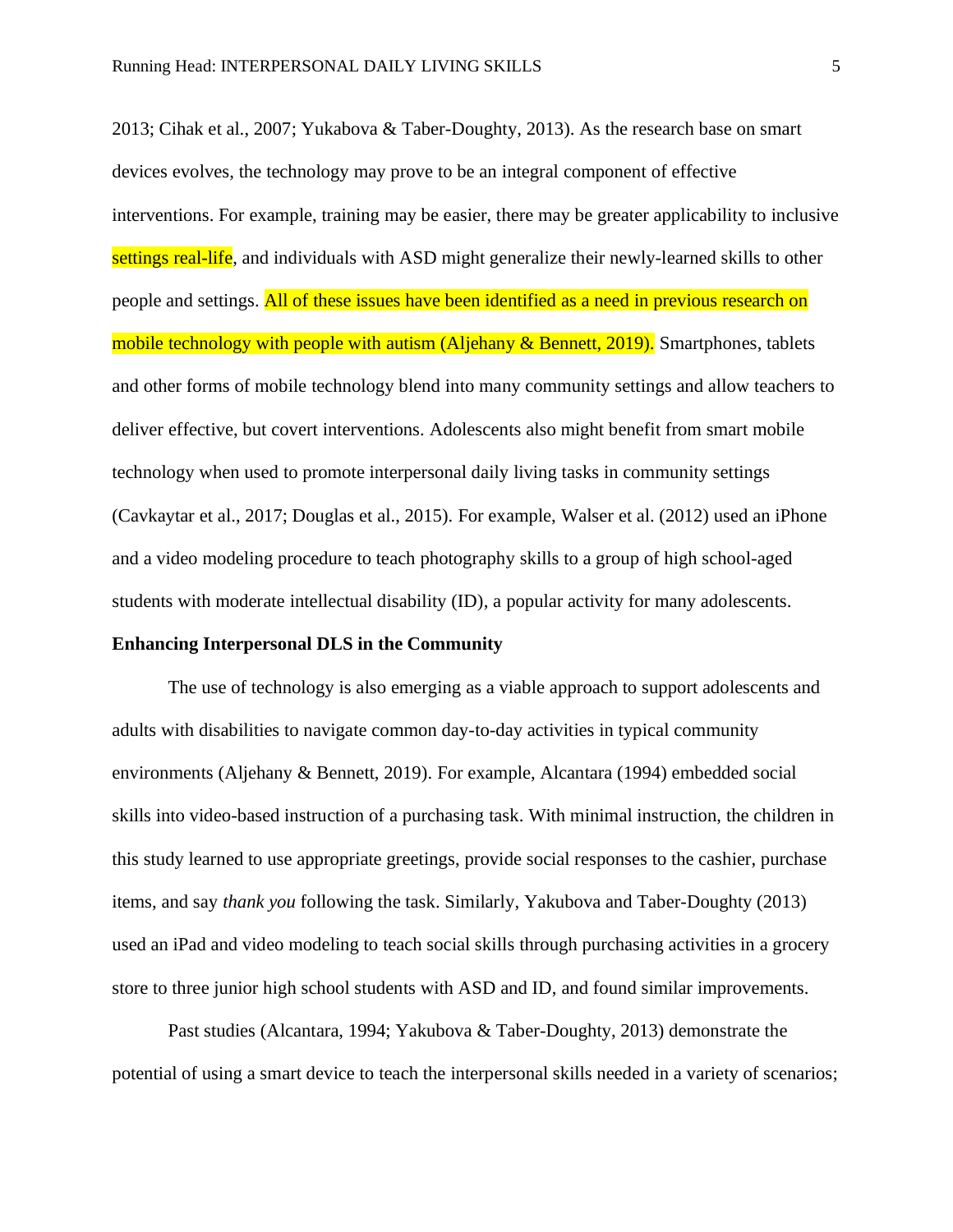however, it is an area that needs further investigation. This is particularly so in typical community settings, and with adolescents with ASD as they transition to the adult world. These studies and others identify the need for future research to include generalization outcomes as well. The research to date suggests that using efficient, effective technology could enable these adolescents to improve their social skills in a community context, by embedding these interpersonal skills into other community tasks.

The purpose of this study was to investigate the use of a mobile technology intervention that included an iPhone and List Recorder application on the interpersonal DLS of adolescents with ASD in a community setting. We posed three questions:

1. Will the use of a mobile technology intervention increase interpersonal DLS in a community setting?

2. To what extent will these skills maintain following the removal of the mobile technology intervention?

3. Will the use of a mobile technology intervention promote generalization of interpersonal DLS to another community setting?

# **Method**

### **Participants**

Three adolescents were recruited from a network of families known to the investigators. Pseudonyms were used throughout to mask the participants' identities. Selection criteria included: (a) a current diagnosis of ASD from a psychological or educational assessments documented in school records, (b) parent expressed need for social skills instruction, (c) absence of food allergies, (d) absence of maladaptive behavior, (e) willingness to follow directions and interact with an unfamiliar person, (f) ability to operate an iPhone 6s, and (g) ability to read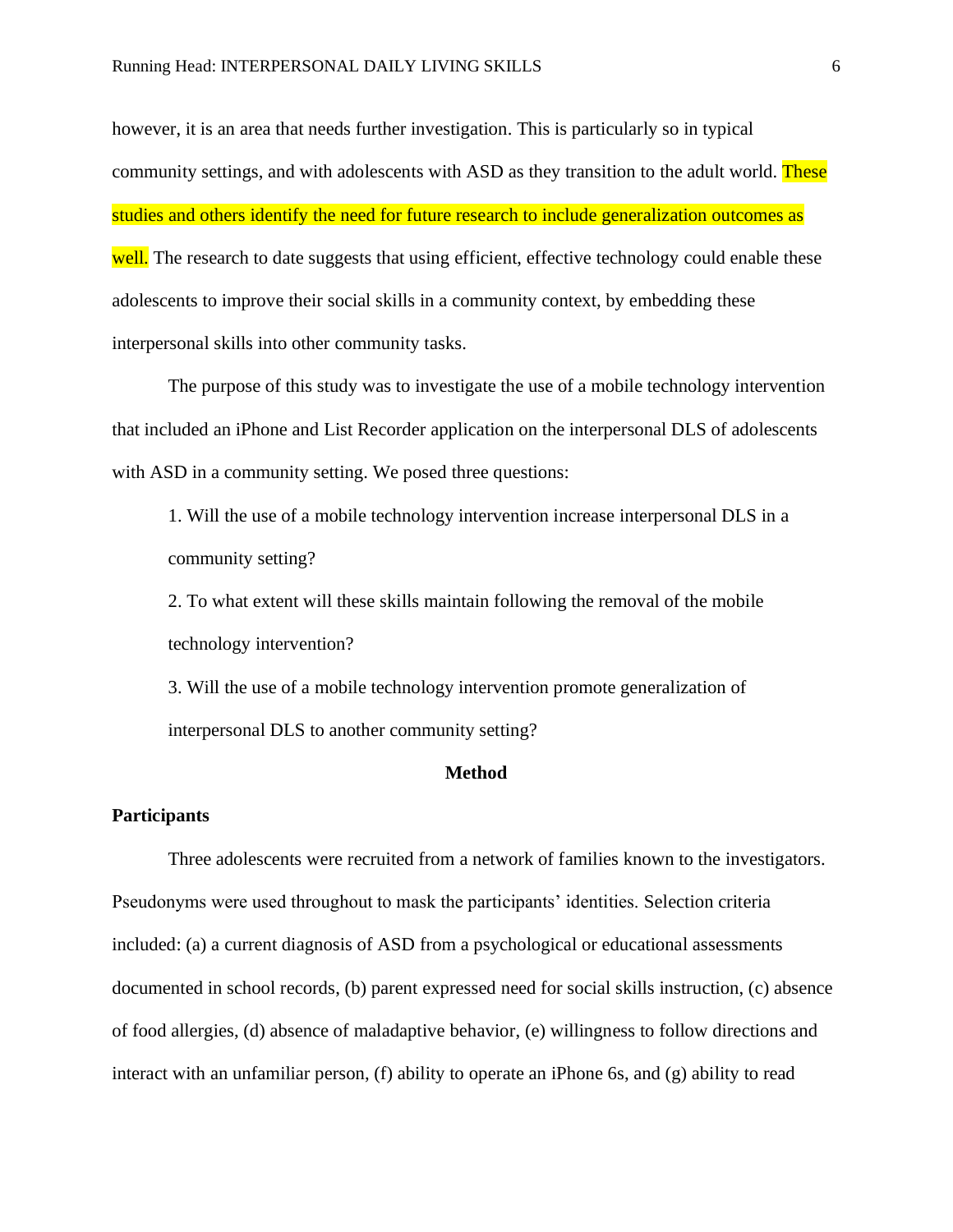simple directions. Participation was voluntary; parents gave consent for participation and all participants assented to study procedures. The study was approved by the university Institutional Review Board before implementing any activities. Prior to enrolling potential participants, the first author administered three screening procedures created for this study. Screening included (a) a *Parent Rating Scale*, (b) a *Parent Interview*, and (c) an *iPhone Screening Tool*. The three screening instruments were developed using a develop-pilot-revise protocol by the research team. The first three individuals to meet the inclusion criteria from these instruments were selected for the study.

Parents completed the *Parent Rating Scale* to assess their adolescents on two domains based on the LCCE curriculum (Brolin, 1997): (a) DLS (with one competency) and (b) Self-Determination and Interpersonal Skills (with eight competencies). Examples of competencies included (a) buying, preparing, and consuming food; (b) communicating with others;  $(c)$ developing interpersonal skills; and (d) developing social awareness. This instrument required that parents determine on a 3-point Likert-type scale whether skills are completed independently, with prompts, or not at all. The second screening protocol, *Parent Interview*, was used to help the researchers identify social and behavioral concerns that might manifest in community settings. This was a nine-question oral interview. Four of the questions were open ended (e.g., "Does your child have trouble waiting his/her turn?"); four of the questions required forced choice responses (e.g., "Has your child shown any of the following behaviors:  $\Box$ ? Yes / No"). A final question concerned the frequency of mobile device use. Finally, the *iPhone Screening Tool* assessed adolescents' iPhone 6s use and experience. There were six-items for this instrument (e.g., "Turn iPhone on" and "Find and open the app"). Potential participants were assessed during a 5- to 7 minute pre-screening session using a least-to-most prompting system. Each participant was given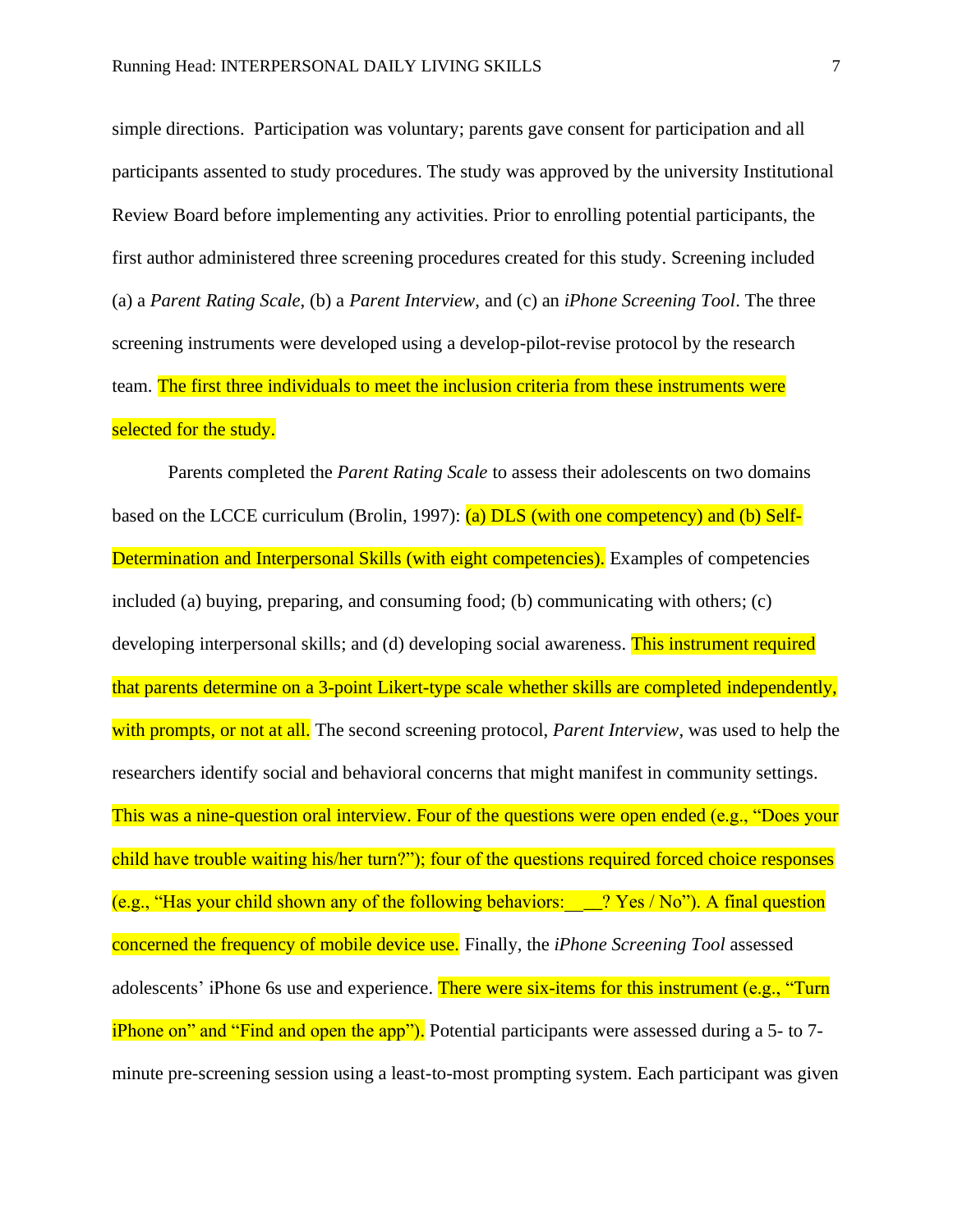verbal directions for each of six skills being assessed, and prompts were delivered only if the adolescents needed them to complete the step. For this study, participants were required to use the iPhone 6s independently or with minimal verbal or gestural prompts to participate. (Further information and copies of the instruments are available from the first author.) Information from the three parent screening instruments and the students' IEPs was used for the purpose of summarizing participants' characteristics.

#### *Participant Characteristics*

*Sadie* was a 16-year-old White Jewish female with ASD and a Language Impairment. She showed strengths in her social initiations and non-verbal communication. Her areas of social weaknesses were in social reciprocity, terminating social interactions, social cognition, perspective taking, and self-awareness. Sadie demonstrated appropriate behavior in public settings, and she did not display any maladaptive behavior in the community. She regularly followed instructions and was able to complete a purchasing task with prompts. Sadie required prompting to understand subtleties of communication and others' motives. Her parents indicated that she had experience with a mobile device. She was rated as independent on the mobile phone skills assessment and was proficient in texting and email applications. Based on the *iPhone Screening Tool*, Sadie used the device independently.

*Zach* was a 14-year-old White male with ASD, Traumatic Brain Injury, and a Language Impairment. Zach had strengths in non-verbal communication, perspective taking, and social awareness. He had social weaknesses with social initiations, reciprocity, terminating interactions, and social cognition. He also experienced social anxiety and withdrawal. Zach typically demonstrated appropriate behavior in public settings and did not display any maladaptive behavior in the community. He required prompting to recognize authority, follow directions, and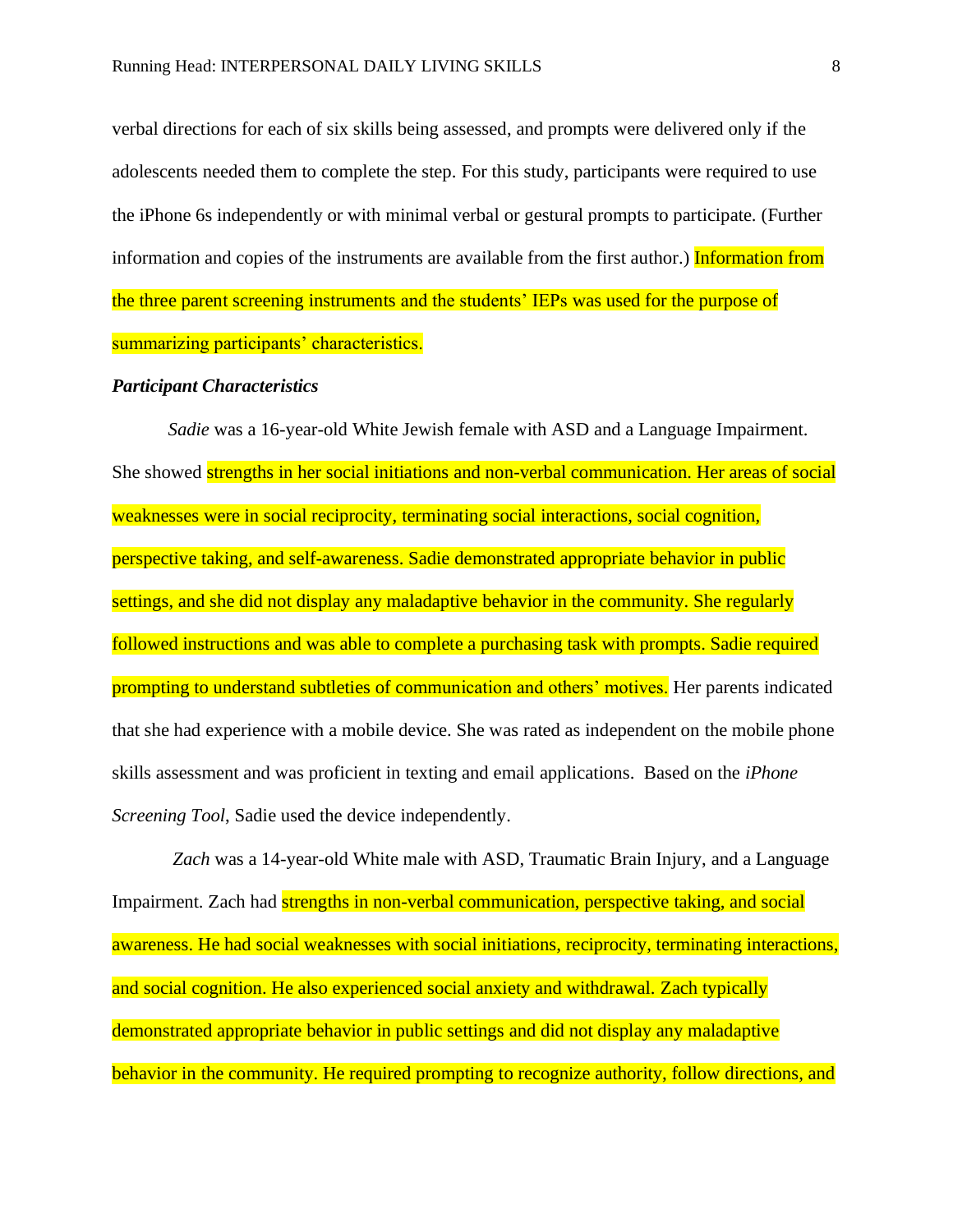to understand the motives of others. His parent indicated that he did not understand communication subtleties (e.g., making eye contact and maintaining personal space). Zach frequently used a mobile device, texted, and used email. Based on the *iPhone Screening Tool*, Zach scored independent on 50% of the skills, and required either a verbal or gestural prompt on the other skills.

*Brian* was a 16-year-old White male with ASD and ID, with **strengths in non-verbal** communication. He displayed social weaknesses with social initiations, reciprocity, terminating interactions, social cognition, perspective taking, and self-awareness. He also experienced social anxiety and withdrawal. Brian demonstrated appropriate behavior in most public settings, and did not display any maladaptive behavior in the community. He was able to follow instructions regularly and understand others' motives; however, he required prompts to respond to others. He was unable to communicate effectively and assertively, or to understand communication subtleties. Brian was able to make purchases when prompted. He frequently used a mobile device and sometimes used texting applications. On the *iPhone Screening Tool*, Brian completed 67% of the skills independently, but needed verbal or gestural prompts for the remaining skills. **Setting**

The study was conducted at four community locations including one Dunkin Donuts (training site), and three Starbucks (generalization sites). The Dunkin Donuts location was a small store with limited menu items, and employees were accessible at the counter. Dunkin Donuts had a designated area to wait in line, a counter with two registers to complete the purchasing task, and a food pickup counter adjacent to the ordering counter. Each Starbucks site was located within three miles of Dunkin Donuts. Employees at these locations were accessible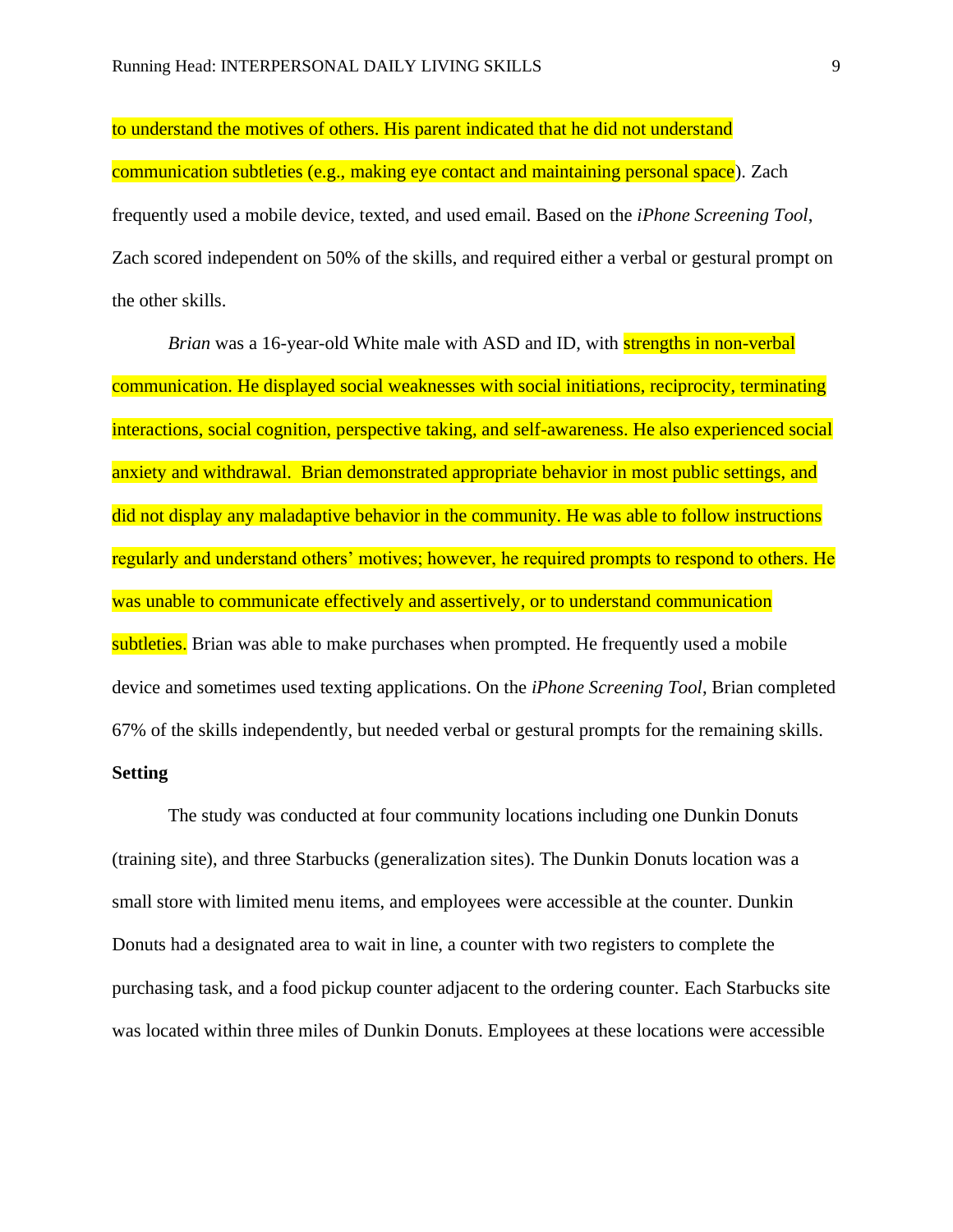at the counter. Each participant was expected to use the designated area to wait in line, order at the counter, and pick up their items at the specified pick up counter.

# **Materials**

An Apple iPhone 6s equipped with the List Recorder application (app), created by Sixth Mode Solutions (n.d.), was used for the study. The List Recorder app allowed a variety of audio functions, including recording, pausing, three-way recording, and transferrable options for audio files. Lesoom wireless earbuds (model X1T Mini with V4.2 stereo sound) were used by the participants when the audio recording was accessed. Earbuds had Bluetooth capability allowing up to 30 feet in range from the iPhone 6s. A single iPhone was shared across all participants, however all participants had their own sets of earbuds.

Prior to the study, information was collected from parents and participants on participants' food and beverage preferences based on the menus available at Dunkin Donuts and Starbucks. Information also was collected on any food restrictions the participants might have (no participants had food restrictions). Based on these results, each participant identified a range of beverage and snack selections they would select, and were provided with a gift card to make purchases. One Dunkin Donuts gift card worth \$100 was used for intervention, and several Starbucks gift cards worth \$5 were used for generalization. The gift cards were distributed to participants prior to each session and collected afterwards.

Three scripts were created for the study, to increase the probability of fidelity of implementation. The Script for *Baseline, Generalization, and Follow-Up* was used for nontraining study procedures; two other scripts, *Script for Training I* and *Script for Training II* were used for training study procedures. The first intervention script, *Script for Training I*, was developed to provide richer, more extensive instructions to the participant; the second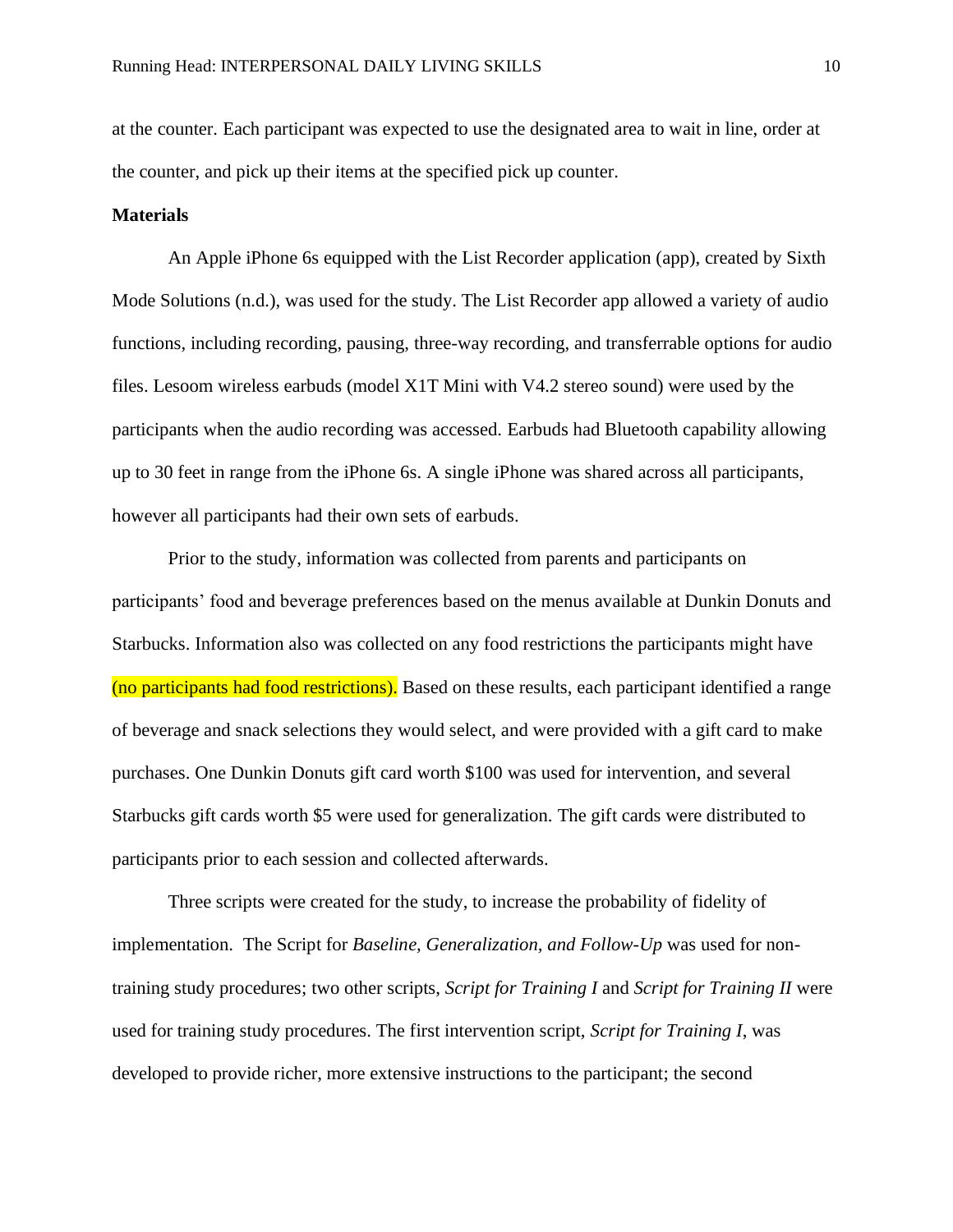intervention script, *Script for Training II*, was designed to serve as a prompt to initiate the task, without extensive verbal instructions. (Copies of all scripts are available from the first author.)

# **Behavioral Measures**

A task analysis was developed to promote participants' abilities to purchase and pay for coffee and a snack (see Table 1). Performance was measured by counting the steps delineated in the task analysis. *Performance steps* were coded as (a) correct without supports, (b) correct with supports, (c) incorrect with supports, or (d) incorrect without supports. *Correct without support* was coded if the participant performed the step without accessing the List Recorder app on the iPhone when attempting that step. If the participant used the List Recorder app and completed the step correctly, then *correct with support* was coded. If the participant accessed the List Recorder app and was unable to complete the step correctly, then *incorrect with support* was coded. If the participant was unable to perform the task correctly, and did not access the List Recorder app, then an *incorrect without support* was recorded for that step.

Three types of errors were recorded: (a) out of sequence errors, (b) latency errors, and (c) performance errors. *Out of sequence errors* occurred if a participant completed or attempted to complete a step out of the order listed (e.g., if a participant handed the store worker a gift card prior to ordering). *Latency errors* included a lack of movement or verbalization from the participant within 5 seconds after beginning the chain of behaviours (e.g., if a participant did not respond within 5 seconds when a server asked what he or she would like to order). *Performance errors* were coded when participants completed a step incorrectly (e.g., if a participant received the purchased item and walked away without saying "Thank you" or "Have a nice day").

## **Data Collection**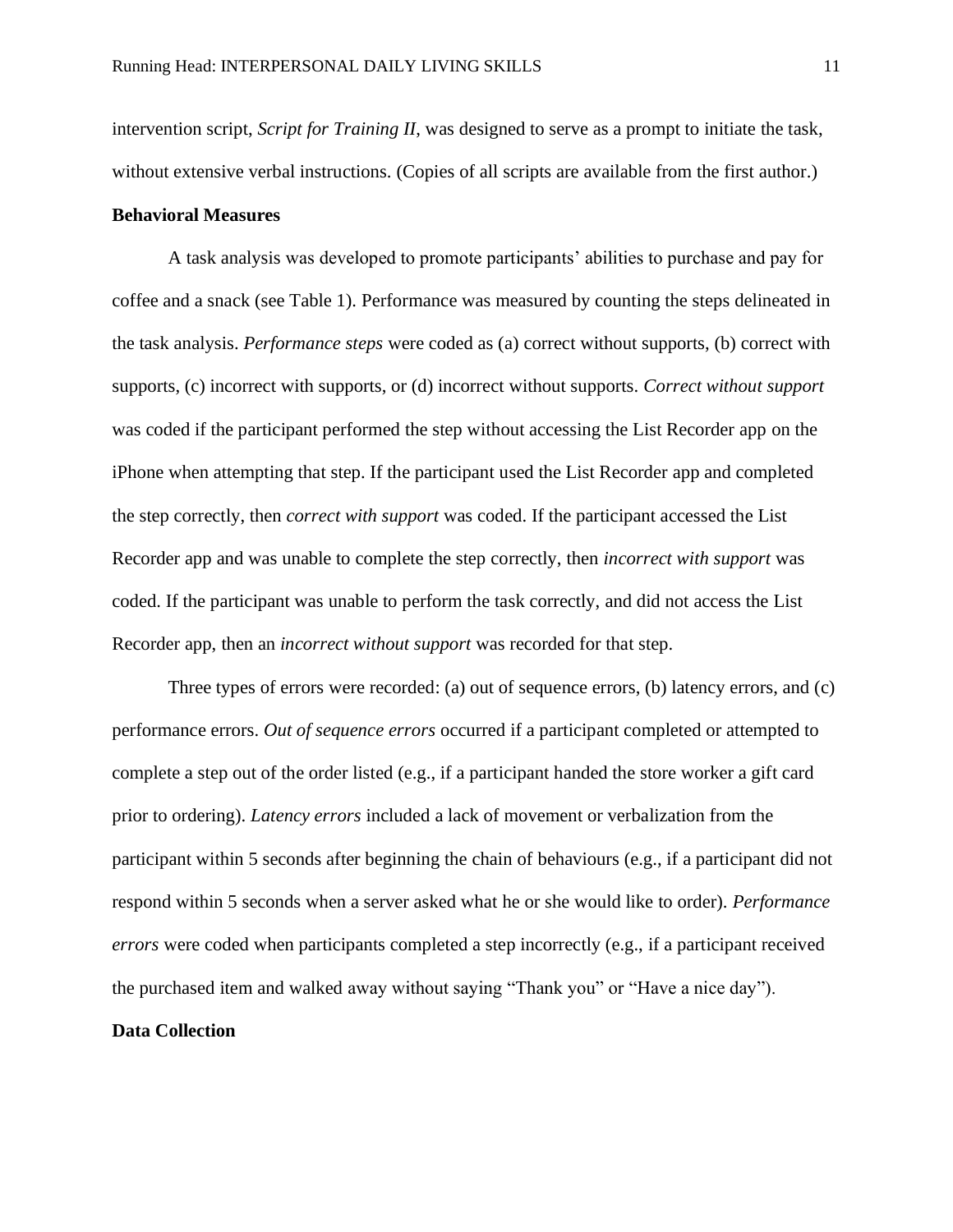Data were collected by two trained observers. Observers coded *performance steps*: (a) correct without support, (b) correct with support, (c) incorrect with support, or (d) incorrect without support, and *errors*: (a) out of sequence errors, (b) latency errors, and (c) performance errors.

The nature of the purchasing task required three coding exceptions. First, the second step (i.e., greet the store worker) was omitted if store workers greeted participants *before* they had the opportunity to greet the employee. Also, the sixth step (i.e., move to the pickup area and pick up the order) was omitted if a participant did not need to move to another area of the store to obtain the item. (This occurred if the employee handed the order to the participant as he or she paid for it.) The third exception involved data that were collected during a single trial of the 7-step task in each session. During baseline, generalization, and follow-up sessions, participants completed a single trial. During intervention sessions, participants were asked to complete two trials. After completing the first trial, the participant and investigator exited the store. After 2 minutes, the second trial was initiated. This allowed participants to have two opportunities to practice the skill during the intervention condition. To avoid skewing the intervention data, only data collected from the *first trial* were used to assess performance (and appear on the graph).

# **Interobserver Agreement**

Observers were trained to collect data prior to the study by reviewing videos and definitions, and practicing coding. Observers reached at least 85% agreement on each variable before the study was initiated. During the study, an investigator used a small hand-held video recording device to record the session for interobserver agreement scoring at a later time. A secondary observer watched the videos of participants as they performed the purchasing task, and compared those observations to the primary observer's live recording.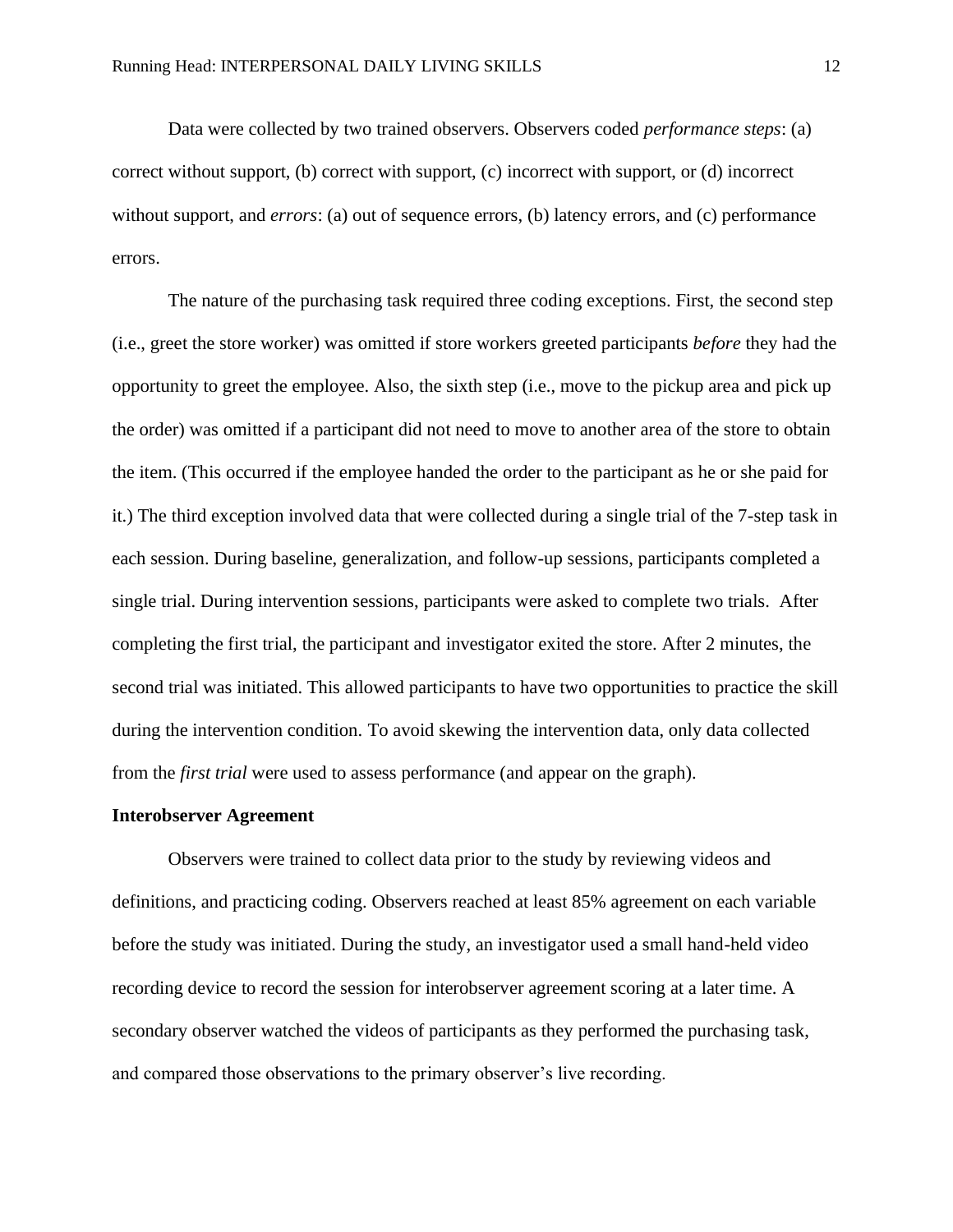Observer agreement was calculated by dividing the number of agreements by the number of agreements plus disagreements, then multiplying those results by 100%. Observer agreement checks were completed on 36% of all observations, distributed across each condition, for each participant. This yielded an overall agreement of 94% across the three participants. For Sadie and Zack, agreement was assessed on 30% of each of their sessions, yielding 100% and 87% agreement, respectively. For Brian, agreement was assessed on 48% of his sessions, yielding 95% agreement.

### **Data Analysis**

The data were analyzed for each participant by examining (a) level, (b) trend,  $(c)$ variability, (d) immediacy of effect, (e) overlap, and (f) consistency of data patterns across conditions (Kratochwill et al., 2010). Additionally, Tau-U calculations were completed for each participant for baseline-to-intervention (A-B contrasts) to establish individual effect sizes. These data were then combined to determine an omnibus effect size for all A-B contrasts. Tau-*U* is a nonparametric index used to measure the extent of data overlap between conditions of a study; it also controls for baseline trends (Parker et al., 2011).

# **Experimental Procedures**

#### *Baseline*

Prior to each baseline session an investigator met with each participant outside of Dunkin Donuts to discuss the task. The investigator followed the *Script for Baseline, Generalization, and Follow-Up* to increase the probability of the fidelity of implementation. Following the script, the investigator gave the participant an iPhone 6s, with earbuds and a gift card to pay for the menu items. The iPhone 6s was powered on and set to the home screen where the List Recorder app was present could be accessed. The participants' phone was swiped to open to the List Recorder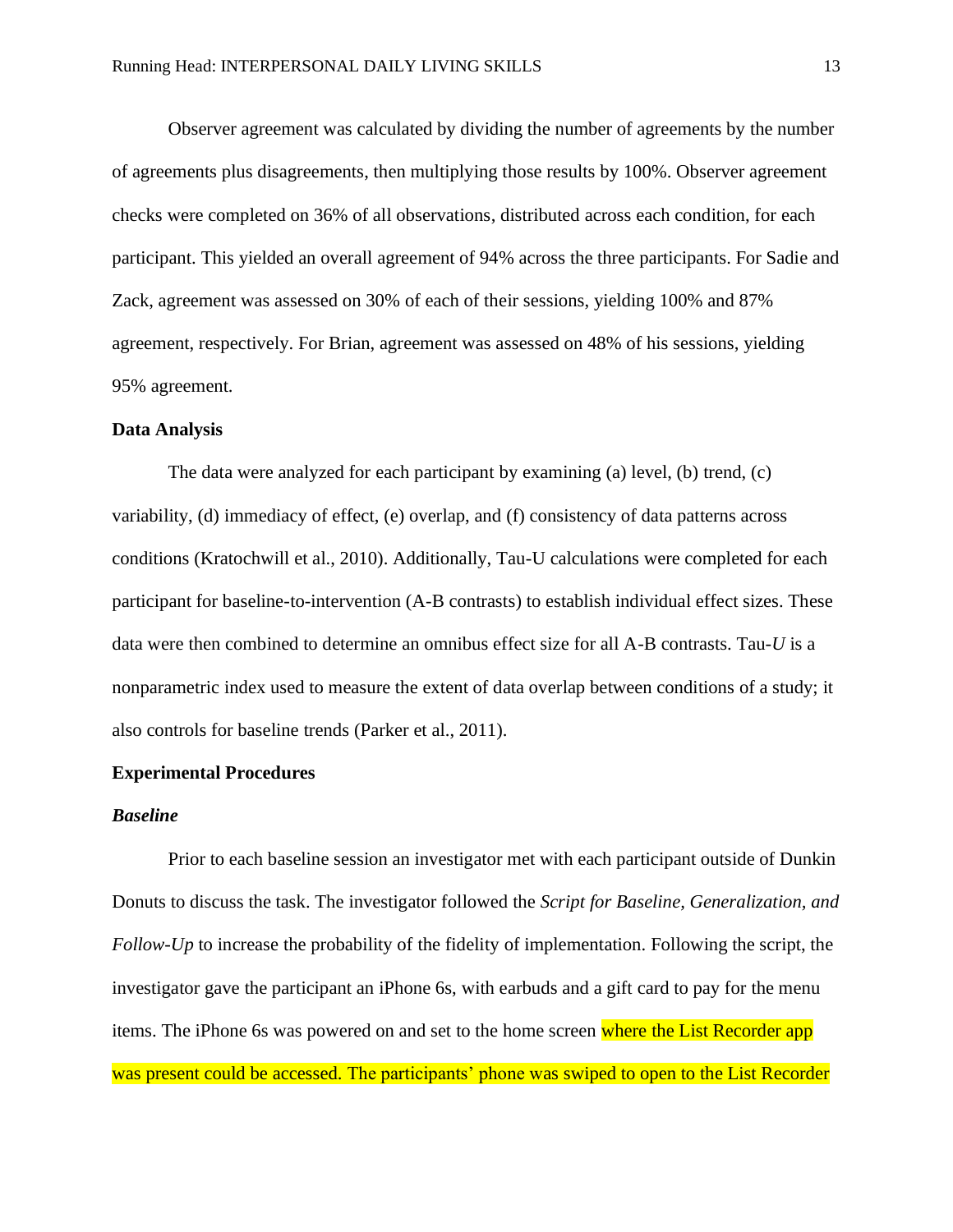app. (No suggestion was made to the students to access this or any other app.) This ensured that the iPhone was in the correct mode for use, but still required participants to visually discriminate between apps and choose the List Recorder app if they intended to use it. Next, the investigator instructed the participant to make a purchase in the store, and then accompanied the participant into the store. If the participant was unable to order or pay, the investigator completed the step without the participant watching or listening. This prevented the participant's ability to learn the steps via live modeling. After exiting the store, the investigator collected the iPhone, earbud, and gift card, and the participant consumed the coffee and snack.

#### *Intervention*

The intervention package consisted of the List Recorder app paired with the iPhone 6s. Similar to baseline, the investigator met with each participant outside of Dunkin Donuts prior to each intervention session. Before each intervention session, the investigator tested the ear bud to adjust sound quality and level. Next, the investigator gave the participant the iPhone 6s powered on, with the home screen displayed. Participants were informed that they could purchase one beverage and one food item of choice. Participants were then asked to access the List Recorder App. The List Recorder app provided visual and/or audio support to complete each step of the task. For example, the participant could access the List Recorder app and see the step 'Pay', and hear the audio reminder 'Pay by using the gift card'.

The intervention (training) was delivered using two scripts. Each script was used to increase the probability of fidelity of implementation. Initially, the *Script for Training I* was used until the participant completed at least 60% of the steps correctly without support over two consecutive sessions. During this portion of training, each list step was reviewed systematically by the participant where the researcher would check for understanding following all steps.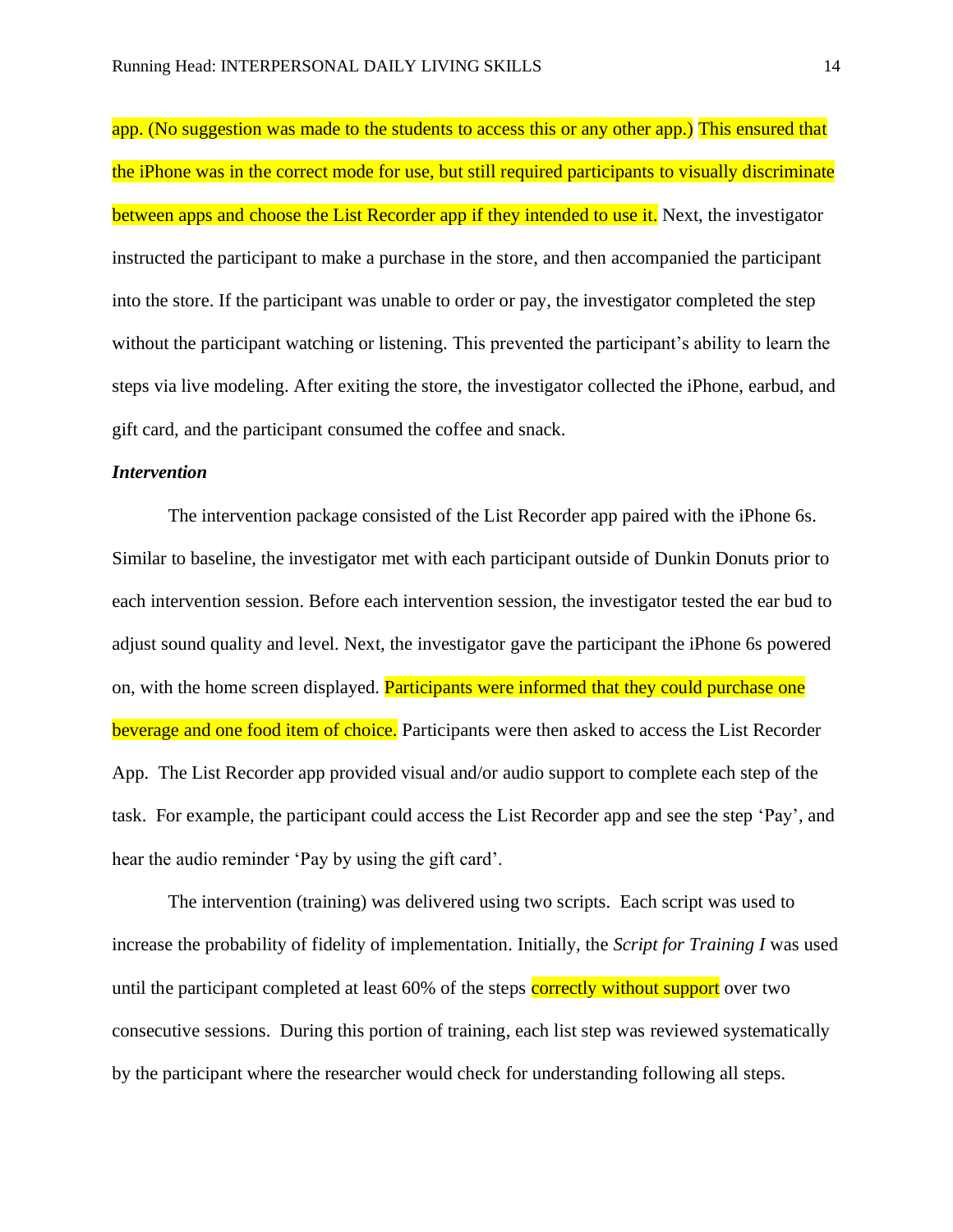Participants were instructed to click on each step in the task and listen to the audio recording of the step. After listening to each step, the investigator paused and asked, "Do you have any questions?" Questions were answered, if posed, and then the investigator asked the participant to begin the task.

The investigator followed the participant into the store and stood behind the participant to collect data while the participant performed the task. Once the task was completed, the participant and investigator exited the store, and the investigator took the iPhone 6s back. After 2 minutes, the investigator initiated a second training trial by returning the iPhone 6s to the participant and delivering a request to the participant to begin the second trial. The same intervention procedure was followed during this trial. After the task was completed, the investigator and participant exited the store and the investigator collected the iPhone 6s.

Once participants completed 60% of the steps correctly and without support over two consecutive sessions, the investigator discontinued using the *Script for Training I* and used the *Script for Training II.* This second script was abbreviated, and provided a brief greeting and review of the task (i.e., reminder to access the iPhone and List Recorder app as needed, order from the menu, and pay with the gift card), but did not require participants to listen to each step. The abbreviated second script was used as a means to promote independent use of the List Recorder app.

An *error correction procedure* was implemented during intervention sessions if a participant performed a step incorrectly, or was unable to complete the task based on a multipleopportunity probe procedure. If a participant committed an initial error on a step, the investigator delivered a prompt by saying *"Please look at step \_\_ and press play."* The participant then activated the app to view and listen to the step being modeled correctly. If the participant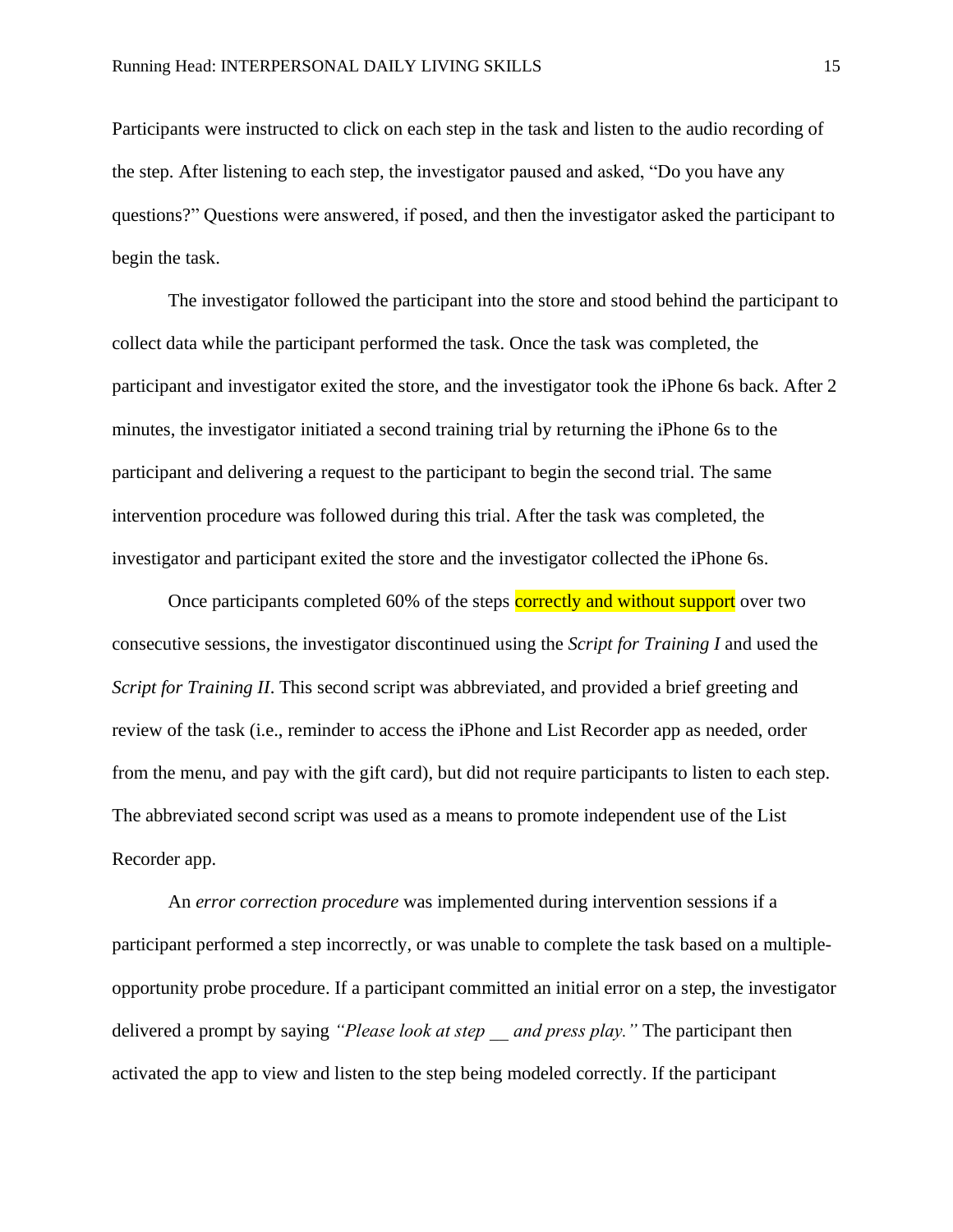committed a second error on the same step, the investigator again prompted the participant using the same scripted message. If a third error was committed, the investigator said, *"Let me show you how to complete step #* \_\_. *Step # says to* ", and then modeled the step for the participant and store worker.

An *additional prompt* or 'booster' was added to the intervention for Brian when he did not show a steady and increasing trend in accuracy. The additional prompt entailed incorporating a starter sentences ("Please look at step  $\#$ , and press play") to steps  $\#3, 4$ , and 7 in the task analysis. This was implemented when Brian hit a plateau.

#### *Follow-up*

When participants achieved 100% accuracy over five consecutive intervention sessions, the intervention was discontinued. During these follow-up sessions, no training or error correction procedures were provided. As in baseline, the investigator followed procedures outlined in the *Script for Baseline, Generalization, and Follow-up* to increase the probability of procedural fidelity with the follow-up protocol. Two follow-up probes were conducted for each participant at the training site to determine whether the skill maintained after training was removed, and a third follow-up probe was conducted at the generalization site.

### *Generalization*

Generalization probes were conducted at three different community Starbucks during sessions that corresponded with baseline, intervention, and follow-up conditions. No training or error correction procedures were provided during any of the generalization sessions. As in baseline, the investigator followed procedures outlined in the *Script for Baseline, Generalization, and Follow-up* to increase the probability of fidelity with the generalization protocol. Generalization probes occurred approximately once a week.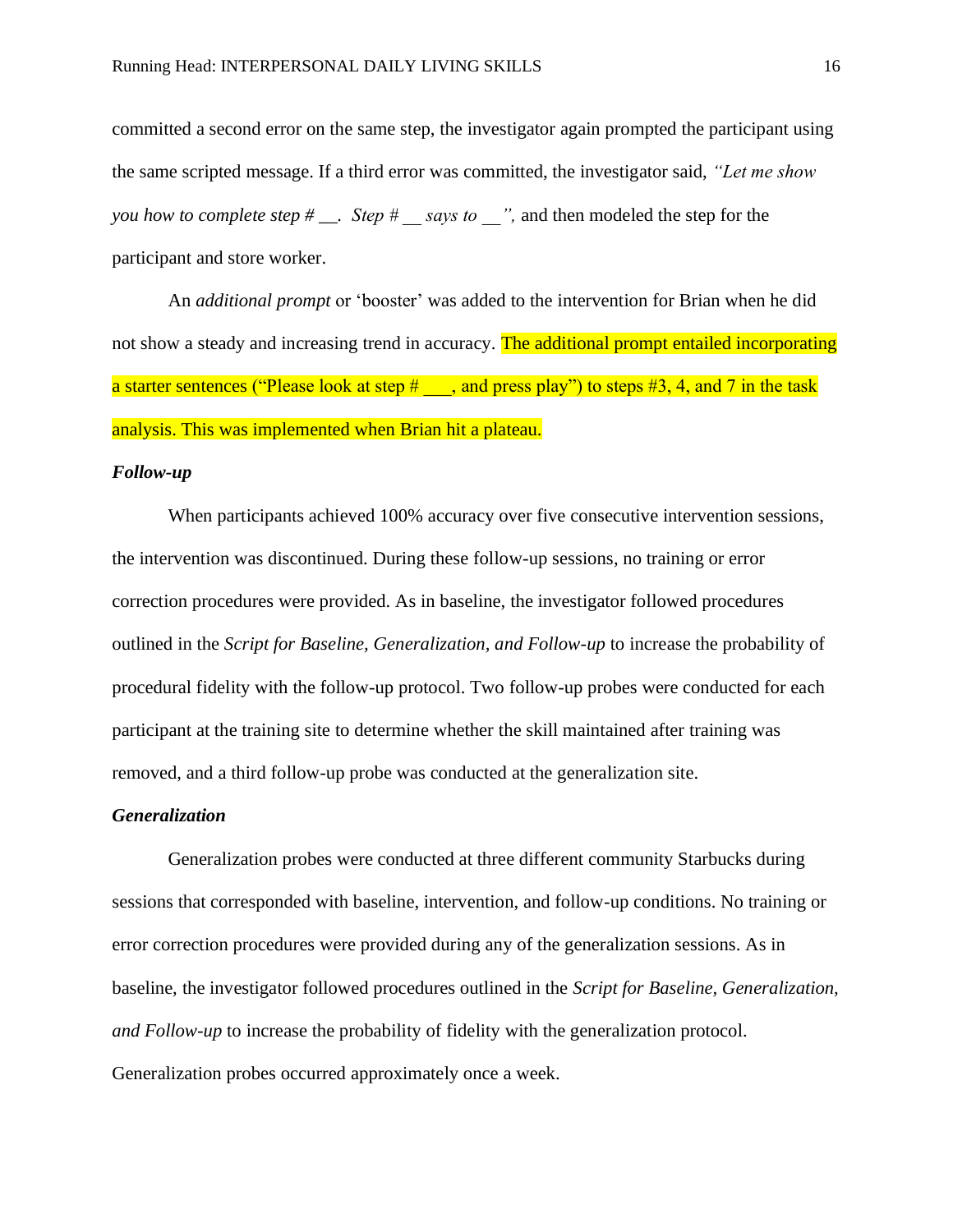# **Experimental Design**

A multiple probe design across participants was used to determine the effectiveness of the intervention package (i.e., iPhone 6s, *List Recorder App,* and training) on the participants' acquisition, generalization, and maintenance of interpersonal DLS (Horner & Baer, 1978). For two of the participants, follow-up probes were conducted in the training setting at 1 and 3 weeks following the removal of the intervention to evaluate whether each participant would maintain the skills. For the third participant, follow-up probes in the training setting were made at 7 and 67 days. The final follow-up probe was conducted after one participant was unavailable for an extended period due to absences. Finally, at least one generalization probe was conducted in novel settings during baseline, intervention, and follow-up conditions.

## **Social Validity**

A post-study questionnaire was given to parents approximately 7 days after the study to learn more about their knowledge and understanding of the intervention and the impact of the intervention on their children. The questionnaire contained eight items assessing parents' perception of the following: (a) importance of the target skills, (b) parents' understanding of the steps used in the intervention, and (c) parents' ability to implement the intervention. These items were rated using a 5-point Likert scale in which  $1 =$  Strongly Disagree and  $5 =$  Strongly Agree. In addition, two open-ended questions were posed so the parents could provide an optional narrative of their perceptions. An investigator informed the parents of the study procedures via discussion and a written handout. The parents did not observe or participate in any of the sessions.

**Results**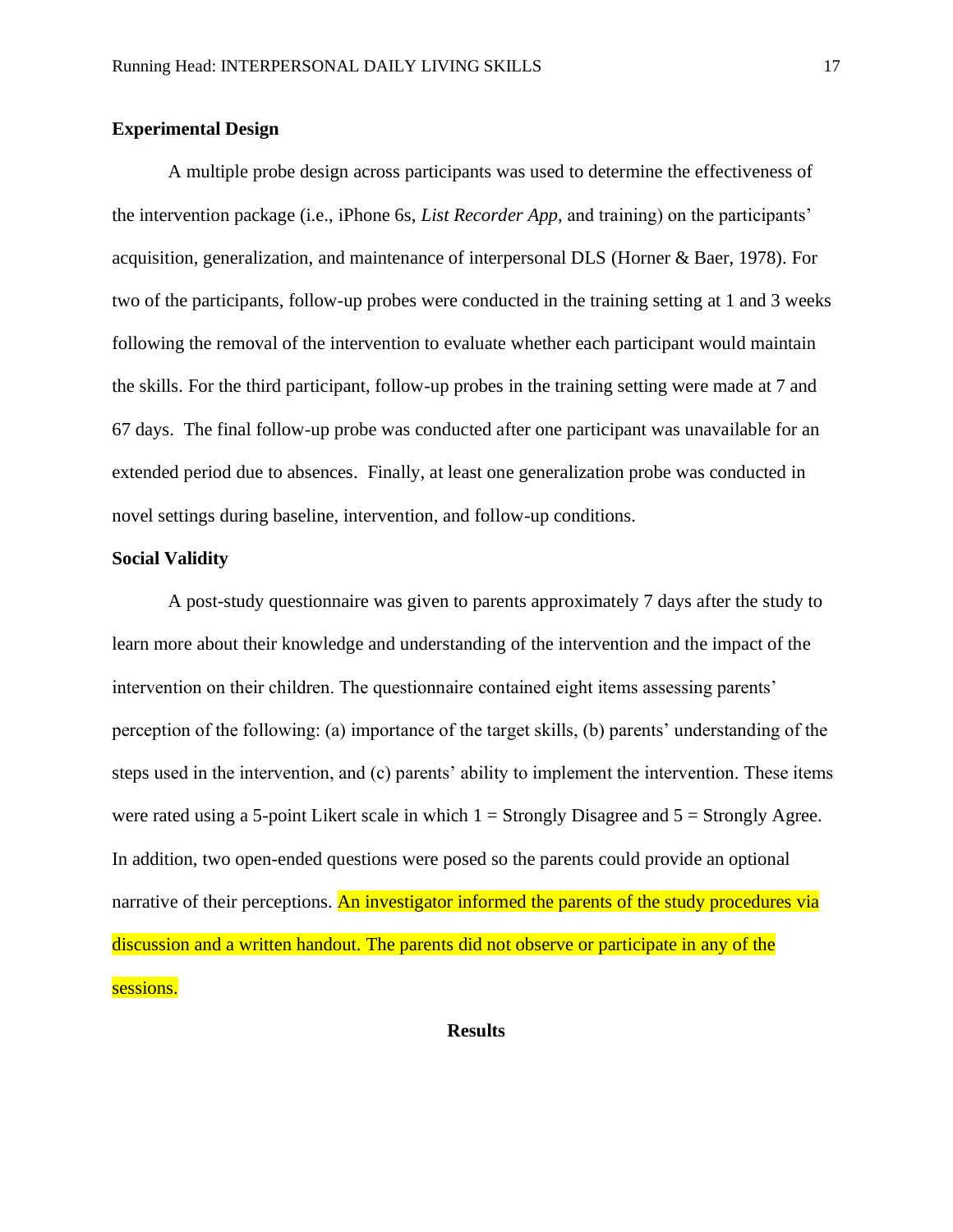Figure 1 displays the percent of task steps correct (closed circle), percent of task steps where participants used the mobile device (open circles), and generalization probes (triangles) along the y-axis. Follow-up data are also presented along the y-axis. Sessions are presented on the x-axis (see Figure 1). Participants emitted low levels of the targeted skills during baseline. Moreover, none of the participants accessed the mobile device as a prompting system during this condition, although it was available. Following the introduction of the intervention, all participants increased their interpersonal DLS and made use of the mobile device as a prompting system. Generalization of effects were observed, and participants' behaviors maintained following intervention.

## **Research Question #1**

In response to the first research question (whether the intervention will increase interpersonal DLS in a community setting), each participant showed skill mastery (i.e., 100% task steps correct over five consecutive trials) after receiving the intervention. Sadie's baseline accuracy was relatively stable and averaged 57%. She achieved mastery after seven intervention sessions, with an overall intervention mean of 95%. Sadie's immediacy of the effect is apparent by comparing her last three baseline data points (50%, 66%, and 60%) to her first three intervention data points (80%, 83%, and 100%). There was a short but ascending trend on Sadie's total steps correct immediately after beginning the intervention; simultaneously, there was a slower decreasing trend in the use of the device throughout the intervention condition. Sadie did not show any overlap in data between baseline and intervention, nor between baseline and the follow-up condition.

Zach also showed stability during baseline, averaging 40% accuracy. Zach achieved mastery after nine intervention sessions with an intervention mean of 93%. His immediacy of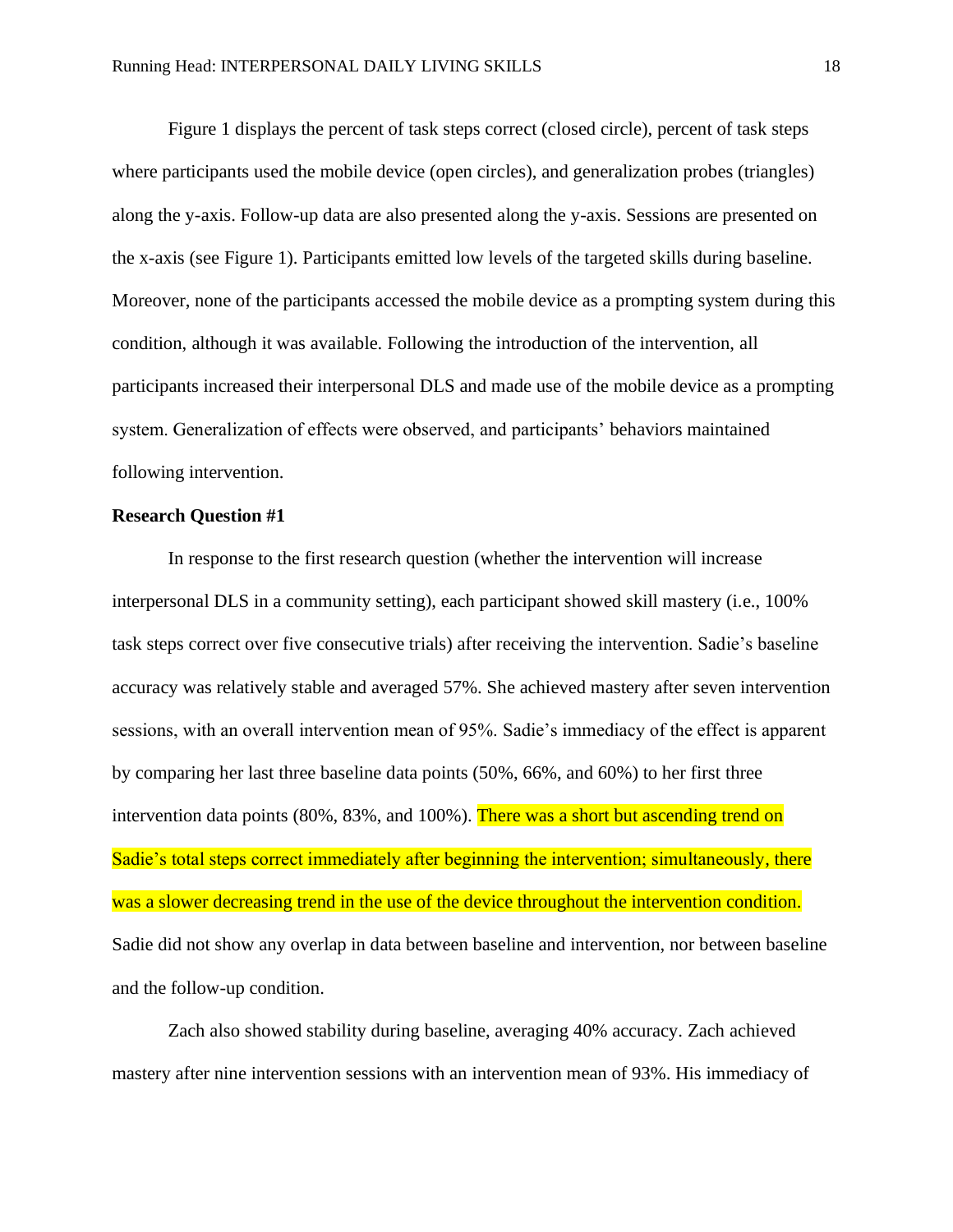effect is shown by his last three baseline data points (50%, 33%, and 40%) and his first three intervention data points (83%, 83%, and 80%). Overall, there was an ascending trend throughout the intervention condition with the total steps correct. There was also a descending trend related to the use of the device; however, these data remained variable thoughout the condition. There was no overlap in Zach's data between baseline and intervention, nor between baseline and the follow-up condition.

Brian's baseline also showed stability with four of six sessions at 0%, and a mean accuracy of 6%. Brian achieved mastery after 17 intervention sessions. During his initial intervention sessions, Brian's performance showed considerable variability ranging from 40-83% accuracy  $(M = 72\%)$ . Brian's performance plateaued at his ninth intervention session with four consecutive scores of 80%; thus, an additional prompt was administered during his 11th intervention session. For two subsequent sessions, Brian remained at 80% accuracy until he achieved mastery at 100% of the task steps completed correctly. Brian's intervention did show an immediacy of the effect when comparing his last three baseline data points (20%, 17%, and 0%) to his first three intervention data points (40%, 40%, and 60%). However, Brian's slower overall learning curve showed that he required an additional prompt prior to achieving mastery. Brian did not show any overlap in data between baseline and intervention, nor between baseline and the follow-up condition.

## **Research Question #2**

In response to the second research question (whether interpersonal daily living skills would maintain when the intervention ended), each participant continued to perform the skill accurately after the intervention was removed. Sadie's follow-up probes at the training site were conducted at 10 and 23 days following removal of the intervention. During these observations,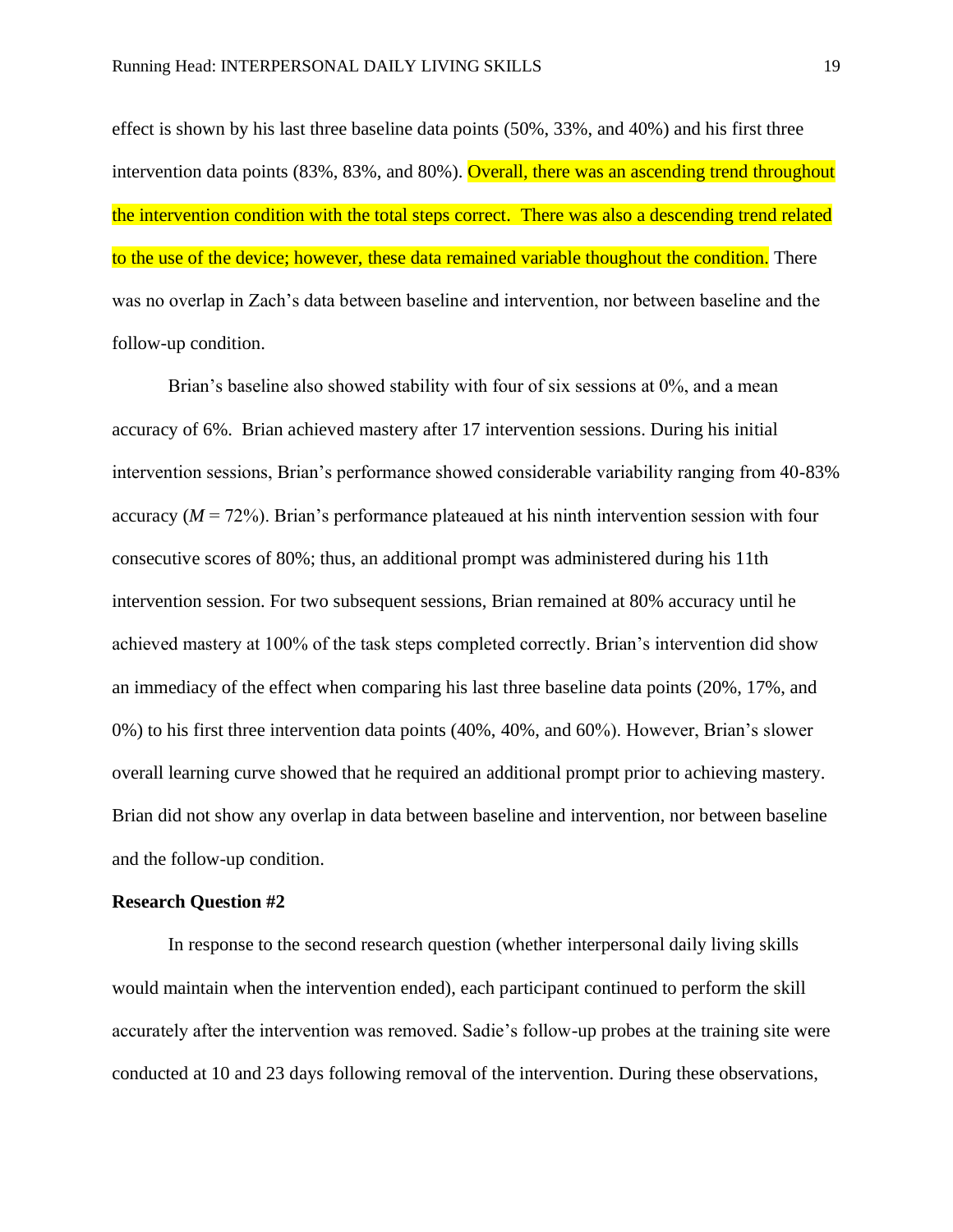Sadie completed the tasks accurately and was able to access the iPhone and List App at her discretion. She did not use the iPhone and App during the session; however, she did look at and listen to the steps prior to entering the store. Zach also maintained 100% mastery of the skills at the training site after 7 and 21 days post intervention. Like Sadie, Zach used the audio component to review the steps on the mobile device prior to entering the store, but did not access the support when performing the task. Finally, Brian's first follow-up probe at the training site was conducted 7 days after the intervention ended; his skill performance was 83% correct. His second follow-up probe was held 67 days after the intervention, and he scored 100% correct.

#### **Research Question #3**

In response to the third research question (whether the interpersonal DLS would generalize to novel settings), each participant emitted the new skill with accuracy in novel stores in which they did not receive training. During sessions that corresponded to baseline, a generalization probe was conducted for Sadie, and she completed the task with 40% accuracy. During generalization probes that corresponded to intervention, Sadie increased her accuracy on the task steps to 83% and 100%. During the follow-up condition, Sadie was administered a generalization probe 14 days after the intervention, and she remained at 100% accuracy.

When generalization probes were conducted for Zach, his accuracy was 50% in baseline and increased to 83% accuracy during both intervention generalization probes. During a followup generalization probe 14 days after the intervention, Zach showed 100% accuracy in the novel setting. Brian's accuracy during the generalization probe in baseline was 20%. During three generalization probes during the intervention condition, he scored 50%, 83%, and 100%, respectively. When administered a generalization probe during the follow-up condition, 10 days after the intervention, he scored 100% accuracy emitting the task steps.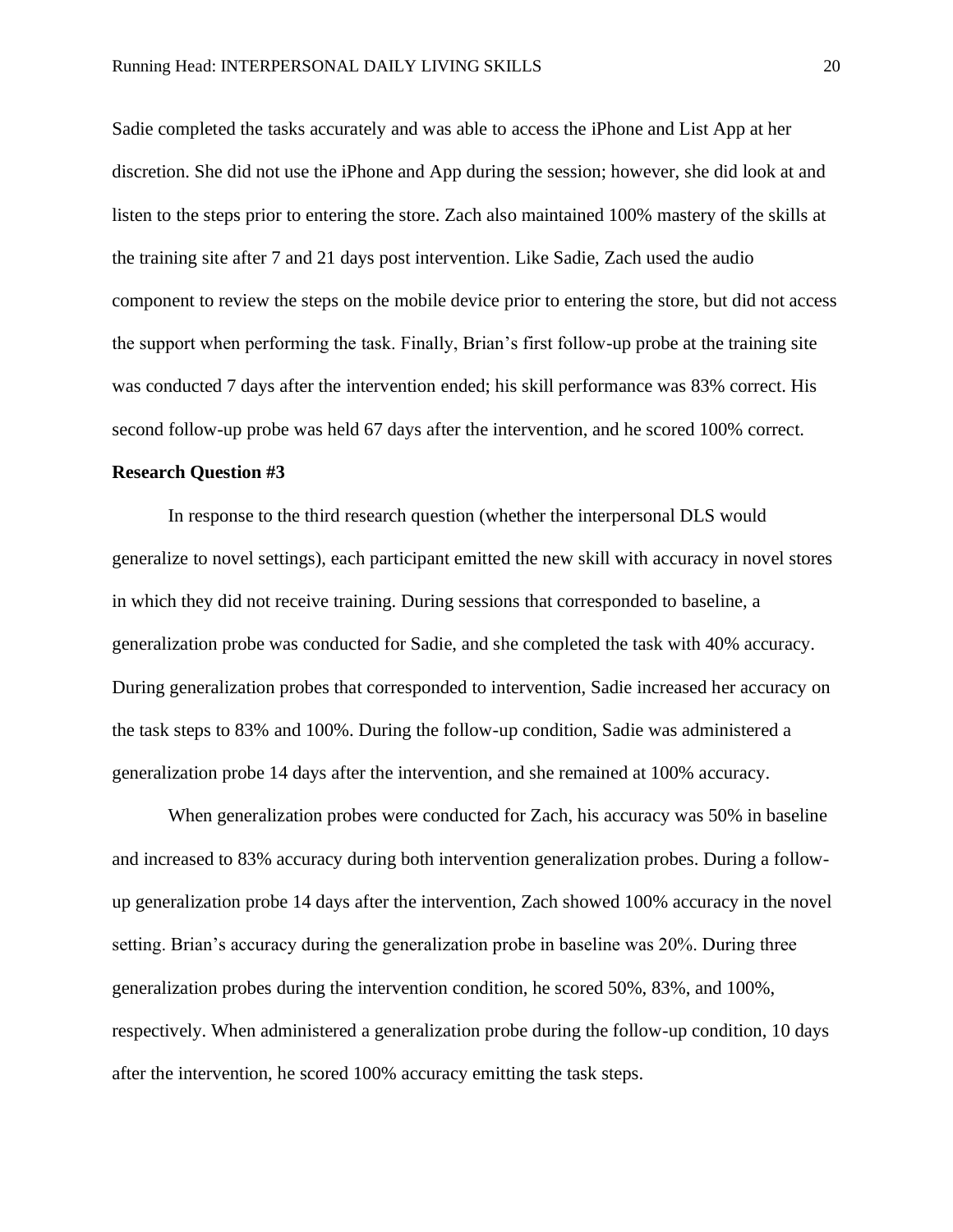# **Effect Size Results**

A post-hoc analysis of task steps completed correctly was conducted using the Tau-*U* non-overlap index (Parker et al., 2011). The benchmarks used to interpret Tau-*U* effect sizes are: questionable effect = 0-0.65, effective = 0.66-0.92, and very effective = 0.93 and greater (Rakap, 2015). The baseline to intervention Tau-*U* score for Sadie was 0.89, and this demonstrates that the intervention was effective for her. Zach's baseline to intervention Tau-*U* score was 1.0, indicating the intervention was very effective for him. The Tau-U score for Brian was 0.97; this shows the intervention was very effective for him. Finally, the omnibus Tau-*U* score for all participants was 0.96, which suggests that the intervention was very effective when combining each participant's Tau-*U* scores.

## **Social Validity Findings**

Each parent gave the highest rating of "strongly agree" for all questions asked. This indicated that parents (a) believed the intervention targeted an important skill, (b) obtained a sufficient understanding of the intervention, and (c) believed they could implement this intervention. Sadie's parent provided comments. Her parent noted that after a few weeks of the intervention, Sadie began using the script spontaneously at other stores, talking with the cashiers by greeting them, and waiting to hear their responses. Zach's parent reported that Zach showed much more confidence in the community, especially when greeting and ordering. Zach's parent reported that he planned to continue using the List Recorder app and iPhone for future tasks. Brian's parent reported that Brian began to take initiative in new situations following the intervention. His parent believed that Brian will continue to use the List Recorder app in familiar situations.

# **Discussion**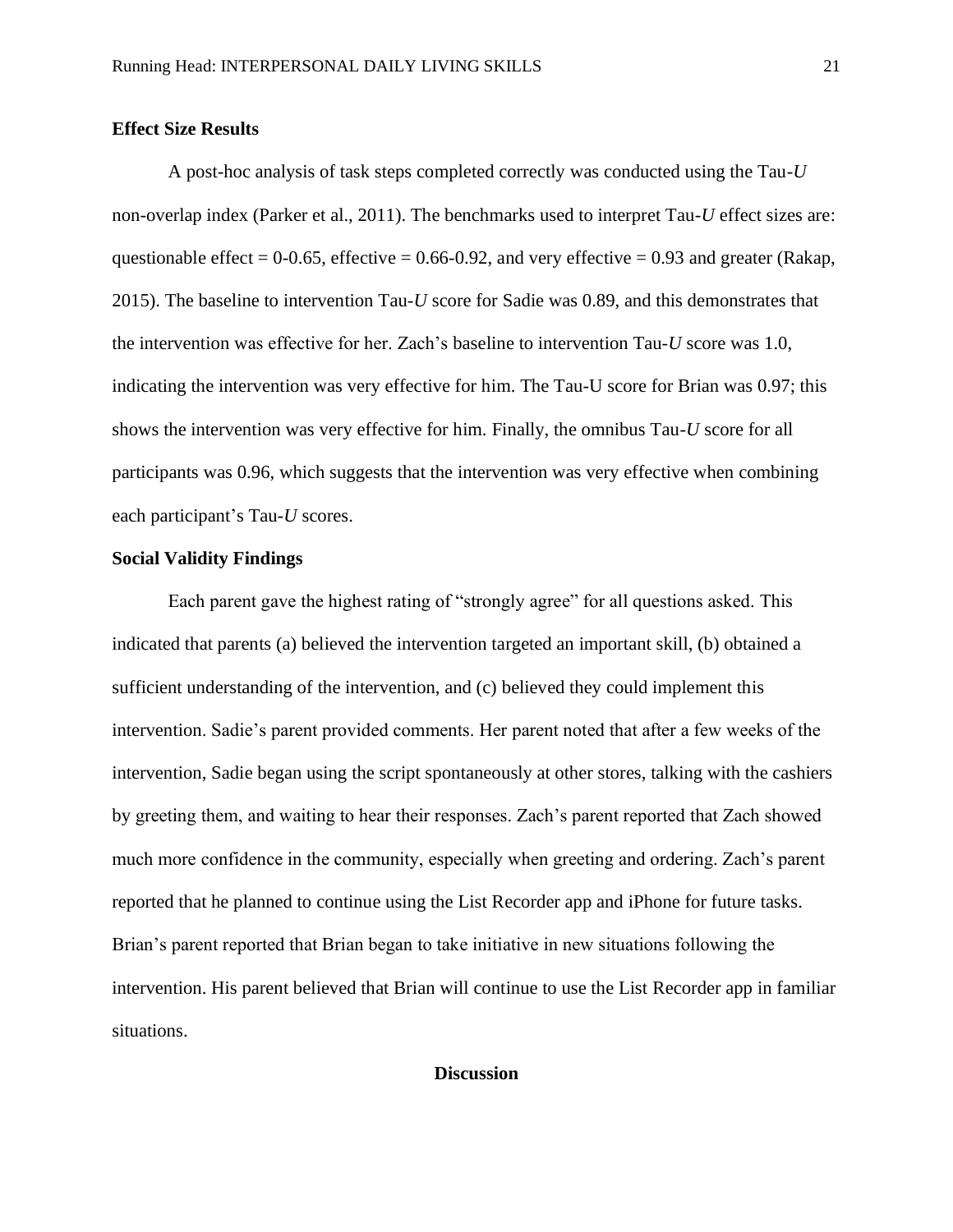The purpose of this study was to examine the effects of mobile technology on the acquisition, generalization, and maintenance of interpersonal daily living skills among adolescents with ASD. To date, there has been little research conducted on teaching interpersonal DLS to individuals with disabilities entirely in the community. In this study, all participants demonstrated an increase in such skills through the use of mobile technology. These findings add to the literature related to the use of mobile technology to improve DLS among participants with disabilities in general, and with people with ASD in particular (Alcantara, 1994; Ayres et al., 2013; Cihak et al., 2007; Cihak et al., 2008; Walser et al., 2012; Yakubova & Taber-Doughty, 2013). These findings also support the limited research on the use of mobile technology to increase interpersonal DLS in the community (Yakubova & Taber-Doughty, 2013). For this study, young adults were able to navigate a community environment with assistance from mobile technology, thus expanding opportunities to take part in more diverse social activities and increase inclusion.

The results from the current investigation suggest adolescents can effectively generalize skills to other settings in the community. Acquiring, and ultimately generalizing skills across community environments bodes well for promoting greater community inclusion. Often, skill acquisition is isolated to school and other environments that lack the authenticity of the community, where young adults with disabilities are expected to, and should, live their lives. Sadie, Zach, and Brian showed minimal use of social exchanges in the generalization settings during baseline (scoring 40%, 50%, and 20%, respectively). Following the introduction of the intervention, however, the participants displayed significant gains. These generalization results maintained for each participant, as well. Notably, Sadie and Zach accessed the supports during intervention; however, they did not use the List Recorder app during the generalization probe in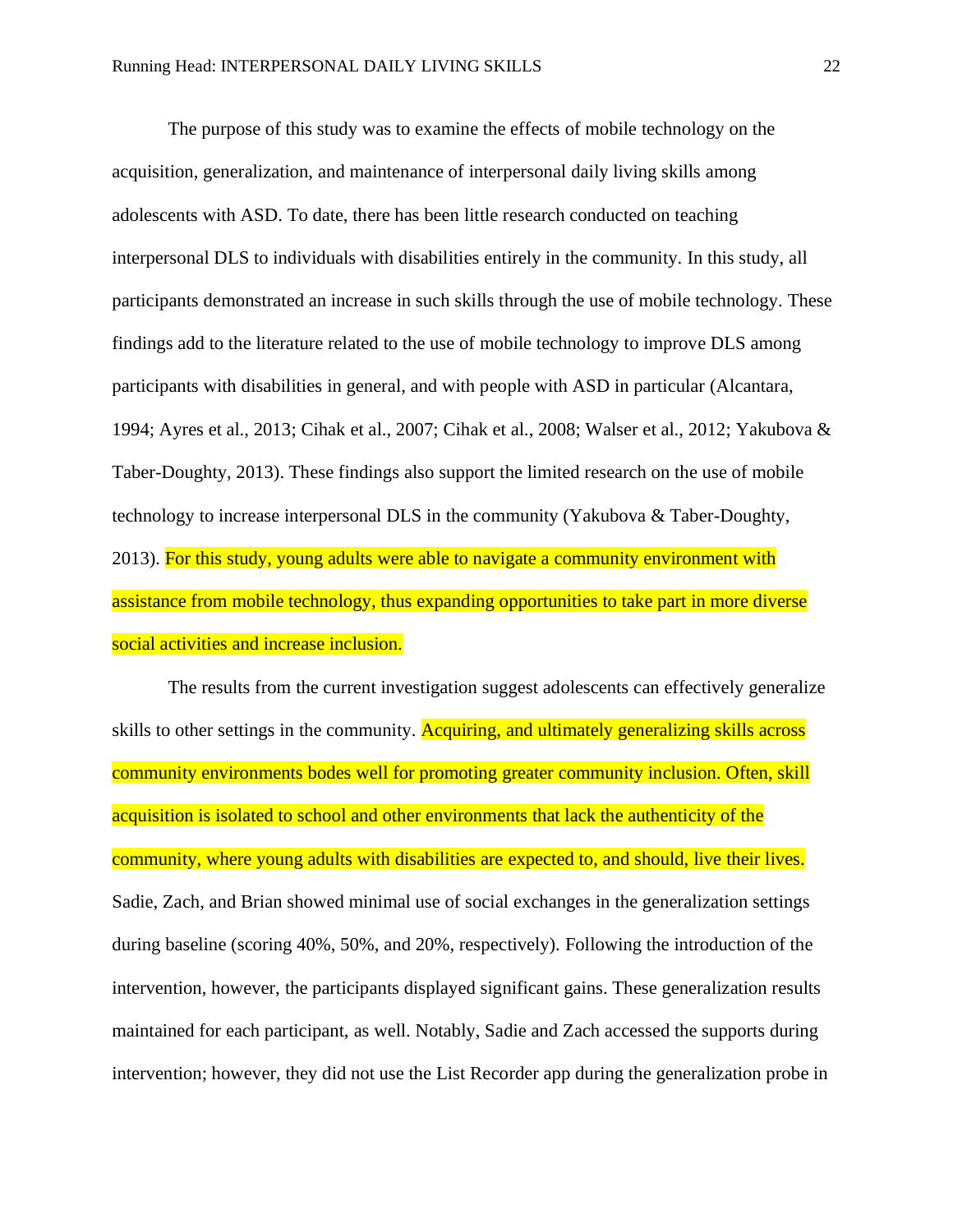follow-up. Brian, however, accessed the support during two generalization follow-up probes with 50% and 83% accuracy. Thus, participants were able to access and use the supports provided on the mobile device *as needed*.

Based on the results from this study, all participants maintained interpersonal DLS after being taught to use the List Recorder app in the community. Sadie and Zach were able to maintain these skills with 100% accuracy when the intervention was removed. They no longer used the List Recorder app in the same way to make the purchases. During the follow-up condition, Sadie and Zach looked at and listened to the audio component prior to entering the community location; however, they did not access the support during the *in-store* follow-up sessions. This suggests that, for these two participants, that the List Recorder app played a strong *instructional* role, and limited the *compensatory* role to one of priming. This is not the case for Brian. Although Brian acquired and maintained the skill in the original training setting (i.e., Dunkin Donuts), and showed evidence of generalization in the second setting (i.e., Starbucks), he needed the List Recorder app to emit the skill while in the store to make purchases. Therefore, for Brian, the app appears to have taken on a *compensatory* role along with the instructional support it provided.

## **Limitations and Future Research**

The results of the study should be considered in the context of its limitations. First, the wireless earbuds were useful; however, during the task, the earbuds occasionally fell out of the participants' ears. In some cases, the participants chose to forego the earbuds and just used the audio feature without earbuds, and this leads to questions as to which components of the intervention or features of the technology are more or less responsible for behavior change. It is possible that adolescents do not need to use earbuds once they learn to use the visual cues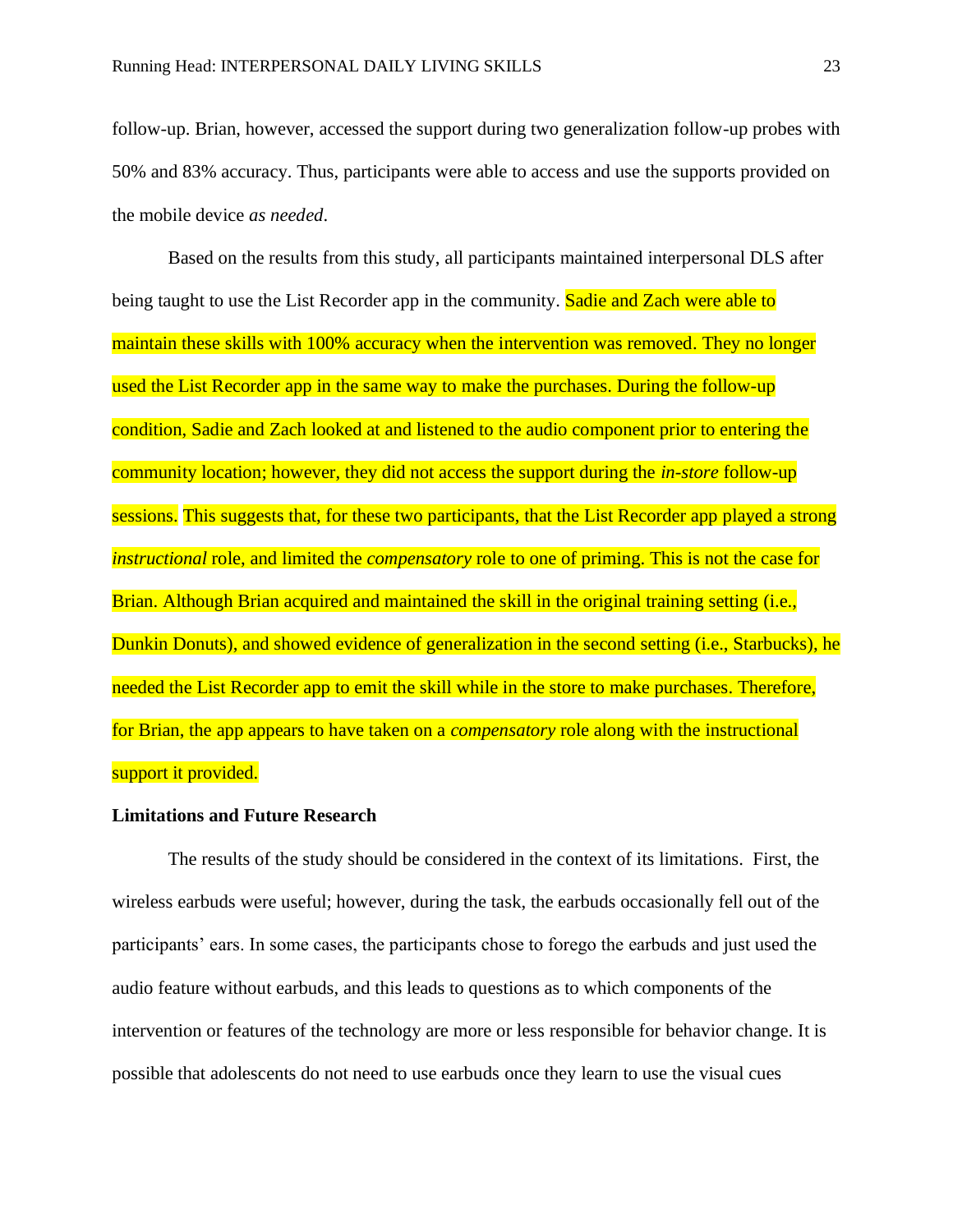provided by the app. Thus, we recommend that future researchers consider component or parametric analyses of this intervention package. Second, the food item obtained following the completion of the task analysis was a strong reinforcer for the participants, and the results of this study might be best understood in this context. It is unknown if results would be similar if less motivating items were the product of task completion (e.g., purchasing a toothbrush). Therefore, we encourage additional research that examines these procedures where the goal is purchasing items that might not be obvious reinforcers. Third, treatment fidelity data were not collected; consequently, this could limit the internal validity of the study. One factor that might mitigate this issue somewhat is that the investigators used an implementation protocol to deliver the intervention. The intervention was delivered to each participant by the same researcher (the first author), using a pre-established script for all intervention sessions. We believe this protocol likely increased the fidelity of the intervention. Nevertheless, an objective observation of treatment integrity would have strengthened the results of this study. Fourth, although the parents provided very strong positive comments regarding the social validity of these efforts, we did not request social validity input directly from the participants. Clearly, seeking the opinions of participants about the study would contribute to our understanding of this intervention. Finally, there was not a final baseline probe in the session immediately prior to introducing the intervention to Brian. When using a multiple probe design, it is ideal if such a probe is conducted. However, Brian's previous baseline data were low (at or near zero), with no obvious indication that his data were on the verge of any spontaneous increase. Given this data path during baseline, concerns regarding any threat to experimental control seem minor.

# **Conclusion**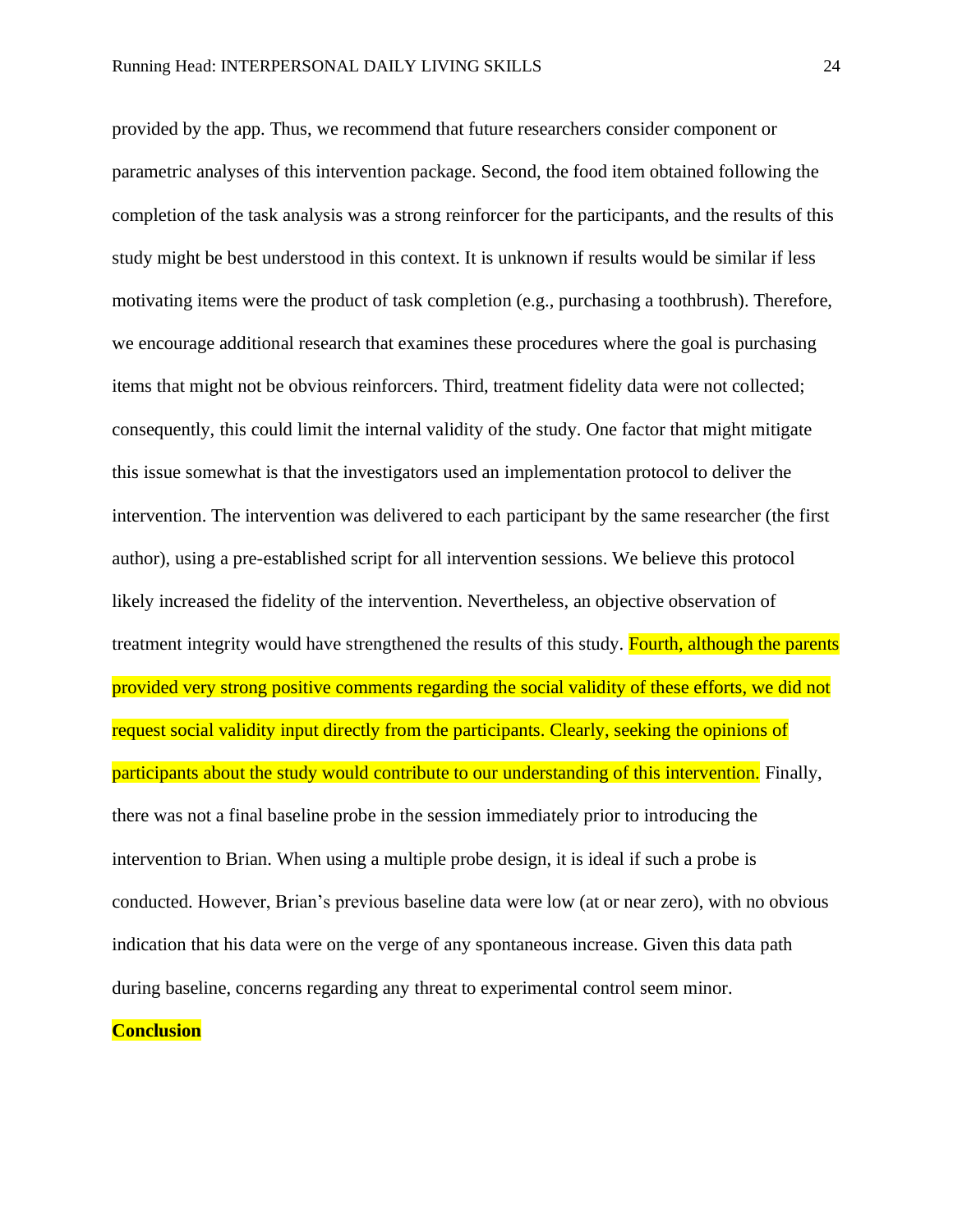This study demonstrated that community-based training is viable using easily accessible mobile technology. In spite of little previous research, adolescents with ASD learned to participate in interpersonal DLS, entirely in the community. This study demonstrates that socially significant skills can be taught in authentic environments, a finding with numerous benefits toward social inclusion.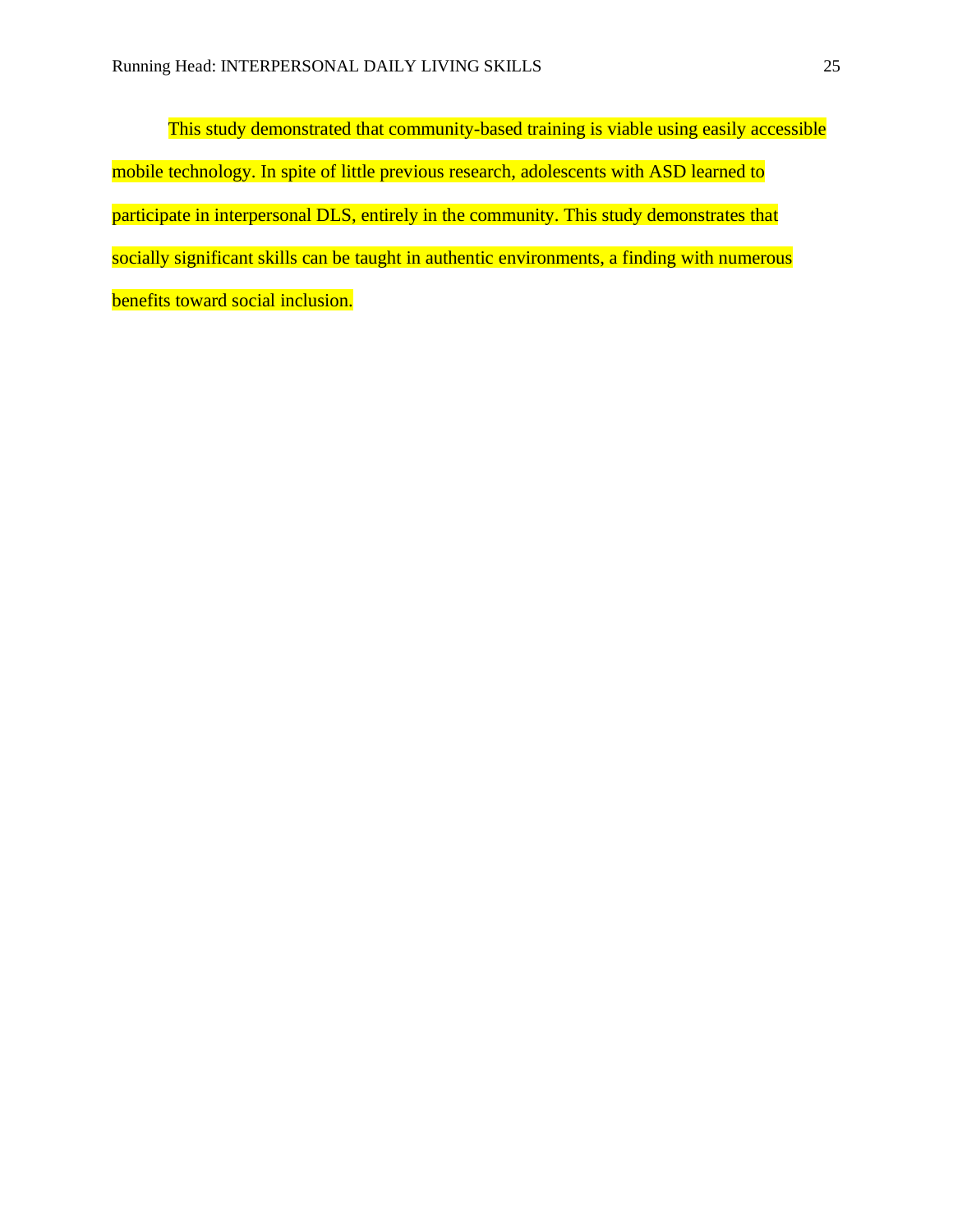## **References**

- Alcantara, P. R. (1994). Effects of videotape instructional package on purchasing skills of children with autism. *Exceptional Children*, *61*, 40–55.
- Aljehany, M. S., & Bennett, K. D. (2019). Meta-analysis of video prompting to teach daily living skills to individuals with autism spectrum disorder. *Journal of Special Education Technology*. 34(1), 17-26. doi: 10.1177/0162643418780495
- Ayres, K., Mechling, L., & Sansosti, F. (2013). The use of mobile technologies to assist with life skills/independence of students with moderate/severe intellectual disability and/or autism spectrum disorders: Considerations for the future of school psychology. *Psychology in the Schools*, *50*, 259–271.
- Barry, T. D., Kilinger, L. G., Lee, J. M., Palardy, N., Gilmore, T., & Bodin, S. D. (2003). Examining the effectiveness of an outpatient clinic based social skills group for high functioning children with autism. *Journal of Autism and Developmental Disorders*, *33*, 685–701.
- Brolin, D. E. (1997). *Life-centered career education: A competency-based approach*. Reston, VA: Council for Exceptional Children.
- Bucholz, J. L., Brady, M. P., Duffy, M. L., Scott, J., & Kontosh, L. (2008). Using literacy based behaviour interventions and social stories to improve work behaviour in employees with developmental disabilities. *Education and Training in Developmental Disabilities*, *43*, 486–501.
- Cavkaytar, A., Acungil, A. T., & Tomris, G. (2017). Effectiveness of teaching café waitering to adults with intellectual disability through audio-visual technologies. *Education and Treatment in Autism and Developmental Disabilities, 52*, 77-90.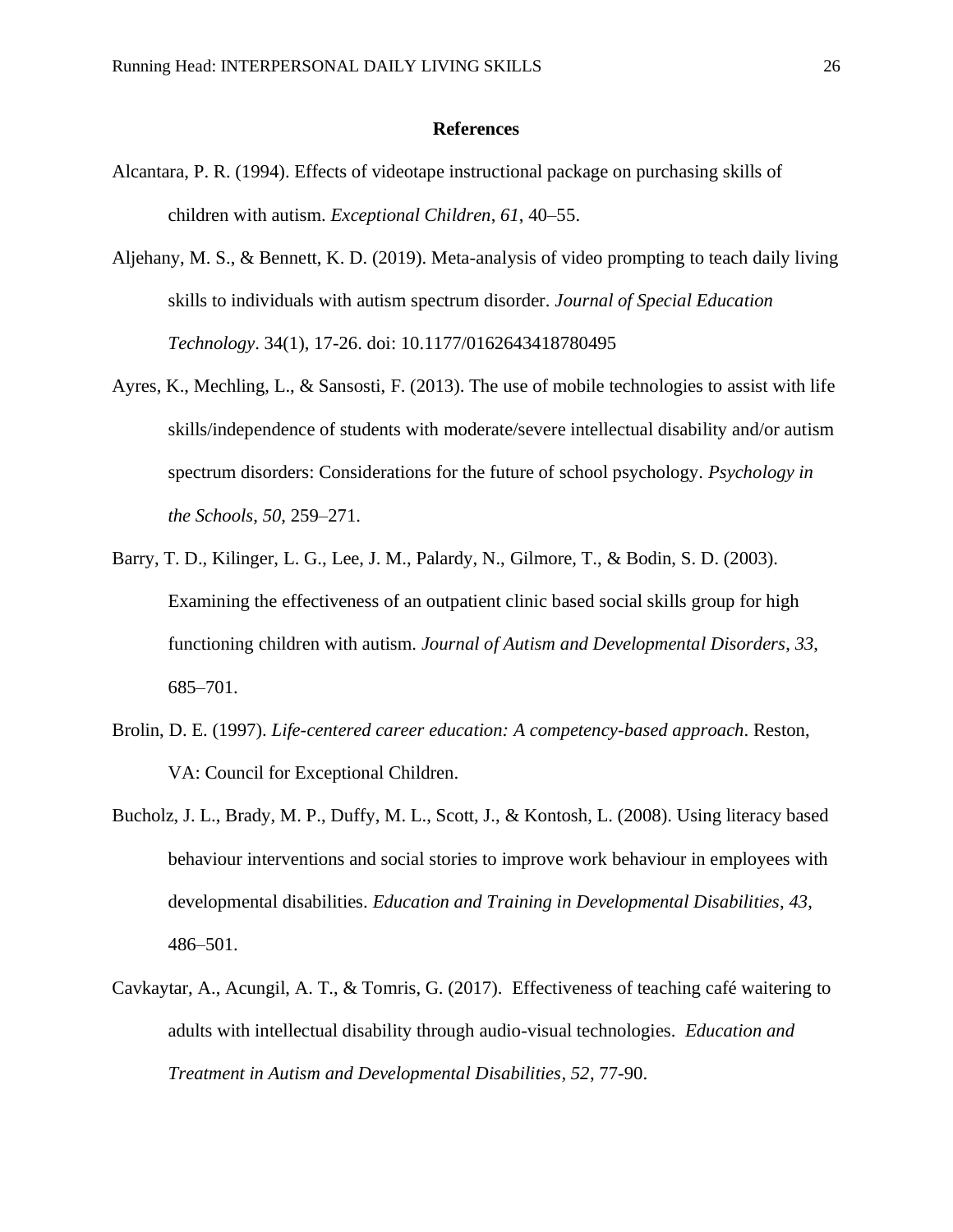- Charlop-Christy, M. H., & Kelso, S. E. (2003). Teaching children with autism conversational speech using a cue card*/*written script program. *Education and Treatment of Children*, *26*, 108–127.
- Cihak, D. F., Kessler, K., & Alberto, P. A. (2007). Generalized use of a handheld prompting system. *Research in Developmental Disabilities*, *28,* 397–408.
- Cihak, D. F., Kessler, K., & Alberto, P. A. (2008). Use of a handheld prompting system to transition independently through vocational tasks for students with moderate and severe intellectual disabilities. *Education and Training in Developmental Disabilities*, *43*, 102– 110.
- Council for Exceptional Children. (2010). *Life centered education (LCCE) transition curriculum*. Retrieved from https://www.cec.sped.org/Publications/LCE-Transition-Curriculum.
- Douglas, K. H., Ayres, K. M., & Langone, J. (2015). Comparing self-management strategies delivered via an iPhone to promote grocery shopping and literacy. *Education and Training in Autism and Developmental Disabilities*, *50*, 446–465.
- Ganz, J. B., & Flores, M. M. (2010). Implementing visual cues for young children with Autism Spectrum Disorders and their classmates. *Young Children*, *65*, 78–83.
- Harper, C. B., Symon, J. B. G., & Frea, W. D. (2008). Recess is time-in: Using peers to improve social skills of children with autism. *Journal of Autism and Developmental Disorders, 38*, 815–826.
- Horner, R. D., & Baer, D. M. (1978). Multiple-probe technique: A variation of the multiple baseline. *Journal of Applied Behavior Analysis, 11, 189-196.*
- Hundert, J., & Houghton, A. (1992). Promoting special interaction of children with disabilities in integrated preschools: A failure to generalize. *Exceptional Children, 58,* 311–320.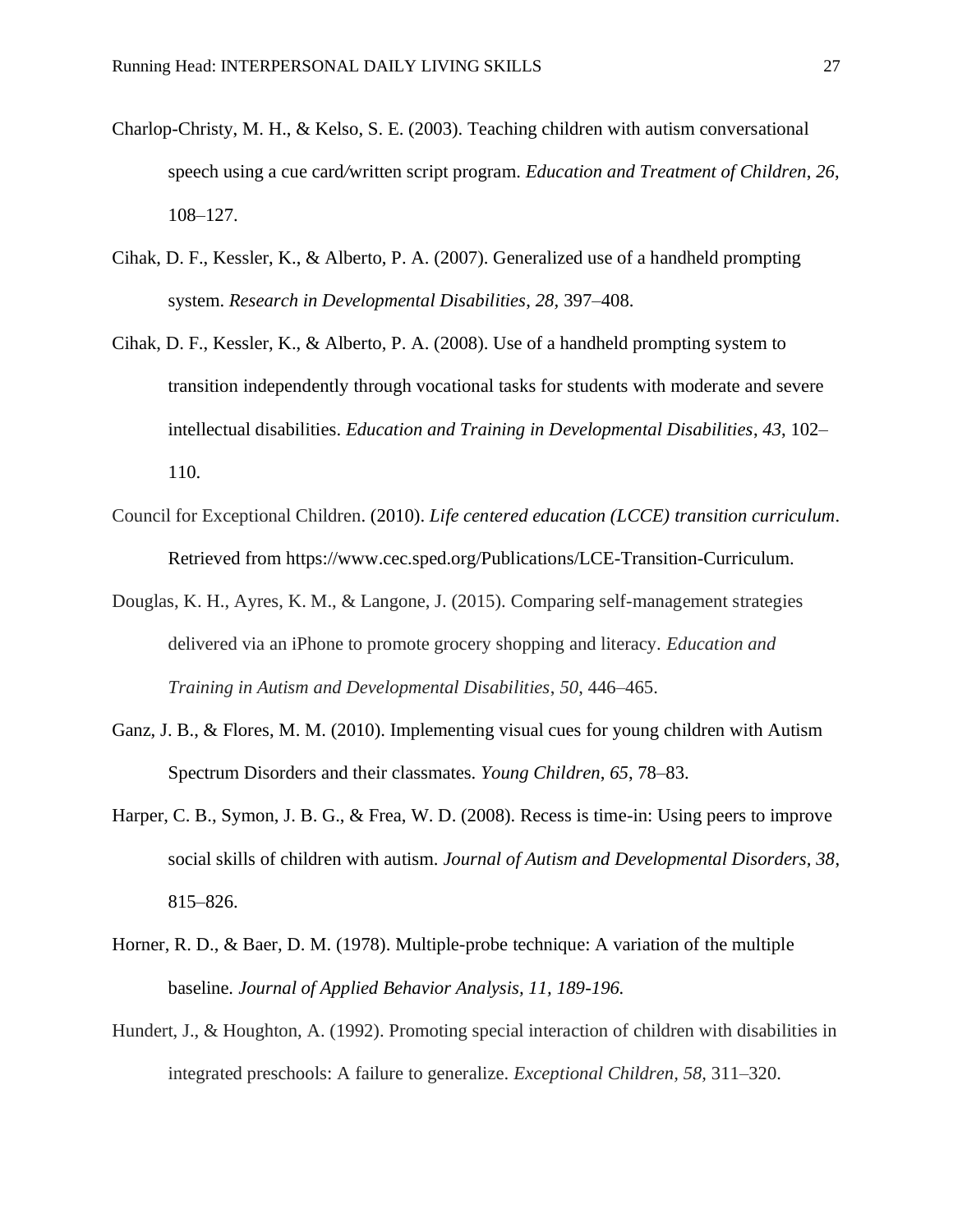- Kratochwill, T. R., Hitchcock, J., Horner, R. H., Levin, J. R., Odom, S. L., Rindskopf, D. M., & Shadish, W. R. (2010). *Single-case designs technical documentation*. Retrieved from http://ies.ed.gov/ncee/wwc/pdf/wwc\_scd.pdf
- McGee, G. C., & Daly, T. (2007). Incidental teaching of age appropriate social phrases to children with autism. *Research and Practice for Persons with Severe Disabilities*, *32,* 112–123.
- National Autism Center. (n.d). *Autism A-Z: Beyond the puzzle*. Retrieved from http://www.nationalautismcenter.org/
- Parker, R. I., Vannest, K. J., Davis, J. L., & Sauber, S. B. (2011). Combining nonoverlap and trend for single-case research: Tau-U. *Behaviour Therapy, 42*, 284-299.
- Rakap, S. (2015). Effect sizes as a result interpretation aids in single-subject experimental research: Description and application of four nonoverlap methods. *British Journal of Special Education*, *42*(1), 12–33.
- Sansosti, F. J., & Powell-Smith, K. A. (2008). Using computer-presented social stories and video models to increase the social communication skills of children with high-functioning autism spectrum disorders. *Journal of Positive Behaviour Interventions*, *1*(3), 162–178.
- Schreibman, L., Dawon, G., Stahmer, A. C., Landa, R., Rogers, S.J., McGee, G. G., & Halladay, A. (2015). Naturalistic developmental behavioural interventions: Empirically validated treatments for autism spectrum disorder. *Journal of Autism and Developmental Disorders, 45*, 2411–2428*.*
- Sixth Mode Solutions. (n.d.). *List recorder: The best eyes-free list organizer on the iPhone*. Retrieved from http://sixthmode.com/